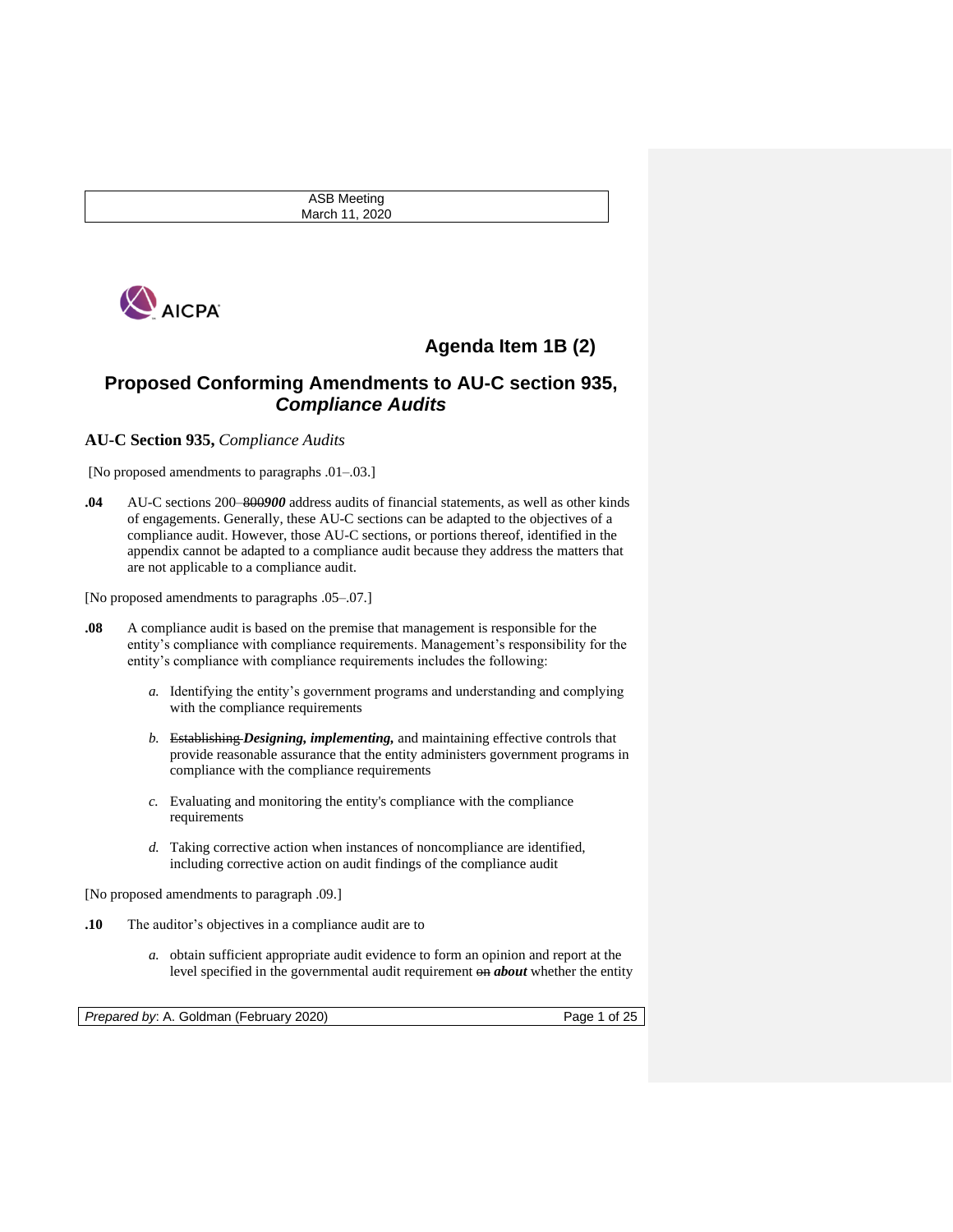| AU-C 935                    |  |  |
|-----------------------------|--|--|
| ASB Meeting, March 11, 2020 |  |  |

complied in all material respects with the applicable compliance requirements; and

*b.* identify audit and reporting requirements specified in the governmental audit requirement that are supplementary to GAAS and *Government Auditing Standards*, if any, and perform procedures to address those requirements.

# **Definitions**

- **.11** For purposes of adapting GAAS to a compliance audit, the following terms have the meanings attributed as follows:
	- **Applicable compliance requirements.** Compliance requirements that are subject to the compliance audit.
	- **Audit findings.** The matters that are required to be reported by the auditor in accordance with the governmental audit requirement.
	- **Audit risk of noncompliance.** The risk that the auditor expresses an inappropriate audit opinion on the entity's compliance when material noncompliance exists. Audit risk of noncompliance is a function of the risks of material noncompliance and detection risk of noncompliance.
	- **Compliance audit.** A program-specific audit or an organization-wide audit of an entity's compliance with applicable compliance requirements*.*
	- **Compliance requirements.** Laws, *statutes,* regulations, rules, and provisions of contracts or grant agreements applicable to *a* government programs *program* with which the entity is required to comply.
	- **Deficiency in internal control over compliance.** A deficiency in internal control over compliance exists when the design or operation of a control over compliance does not allow management or employees, in the normal course of performing their assigned functions, to prevent, or detect and correct, noncompliance on a timely basis. A deficiency in *design* exists when (*a*) a control necessary to meet the control objective is missing, or (*b*) an existing control is not properly designed so that, even if the control operates as designed, the control objective would not be met. A deficiency in *operation* exists when a properly designed control does not operate as designed or the person performing the control does not possess the necessary authority or competence to perform the control effectively.
	- **Detection risk of noncompliance.** The risk that the procedures performed by the auditor to reduce audit risk of noncompliance to an acceptably low level will not detect noncompliance that exists and that could be material, either individually or when aggregated with other instances of noncompliance.

Agenda Item 1B (2) Page 2 of 25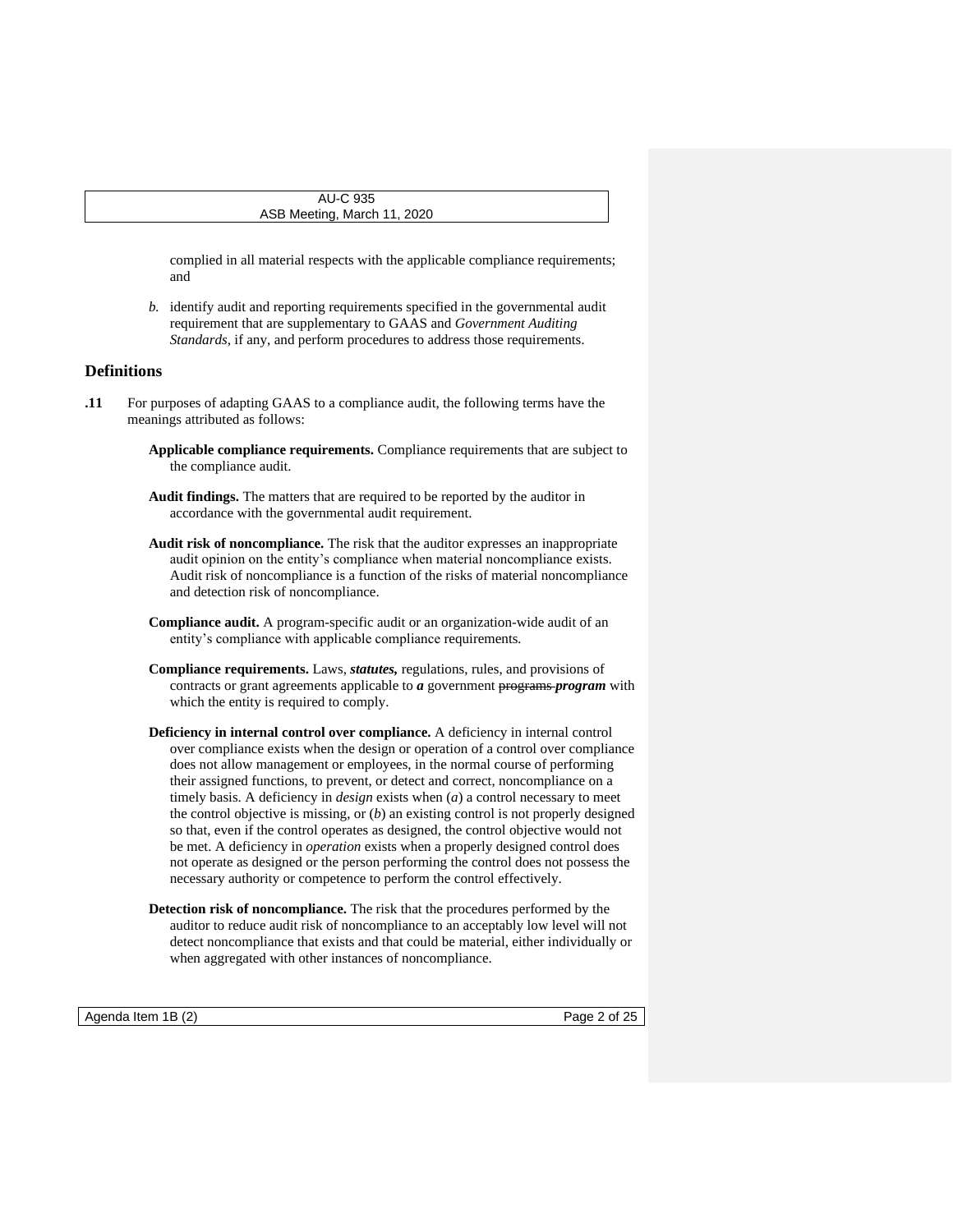| AU-C 935                    |  |  |
|-----------------------------|--|--|
| ASB Meeting, March 11, 2020 |  |  |

- *Government Auditing Standards.* Standards and guidance issued by the Comptroller General of the United States, U.S. Government Accountability Office for financial audits, *reviews of financial statements,* attestation engagements, and performance audits. *Government Auditing Standards* also is known as generally accepted government auditing standards (GAGAS) or the Yellow Book.
- **Government program.** The means by which governmental entities achieve their objectives. For example, one of the objectives of the U.S. Department of Agriculture is to provide nutrition to individuals in need. Examples of government programs designed to achieve that objective are the Supplemental Nutrition Assistance Program and the National School Lunch Program. Government programs that are relevant to this section are those in which a grantor or passthrough entity provides an award to another entity, usually in the form of a grant, contract, or other agreement. Not all government programs provide cash assistance; sometimes noncash assistance is provided (for example, a loan guarantee, commodities, or property).
- **Governmental audit requirement.** A government requirement established by law, *statute,* regulation, rule, or provision of contracts or grant agreements requiring that an entity undergo an audit of its compliance with applicable compliance requirements related to one or more government programs that the entity administers. (Ref: par. .A4)
- **Grantor.** A government agency from which funding for the government program originates.
- **Known questioned costs.** Questioned costs specifically identified by the auditor. Known questioned costs are a subset of likely questioned costs.
- **Likely questioned costs.** The auditor's best estimate of total questioned costs, not just the known questioned costs. Likely questioned costs are developed by extrapolating from audit evidence obtained, for example, by projecting known questioned costs identified in an audit sample to the entire population from which the sample was drawn.
- **Material noncompliance.** In the absence of a definition of material noncompliance in the governmental audit requirement, a failure to follow compliance requirements or a violation of prohibitions included in *noncompliance with* the applicable compliance requirements that results in noncompliance *is considered quantitatively or qualitatively material if there is a substantial likelihood*  that is quantitatively or qualitatively material, either individually or when aggregated with other noncompliance *in the aggregate*, *it would influence the judgment made* to the affected government program *about compliance with the requirements of the government program as a whole by a reasonable user of the report on compliance*.

Agenda Item 1B (2) Page 3 of 25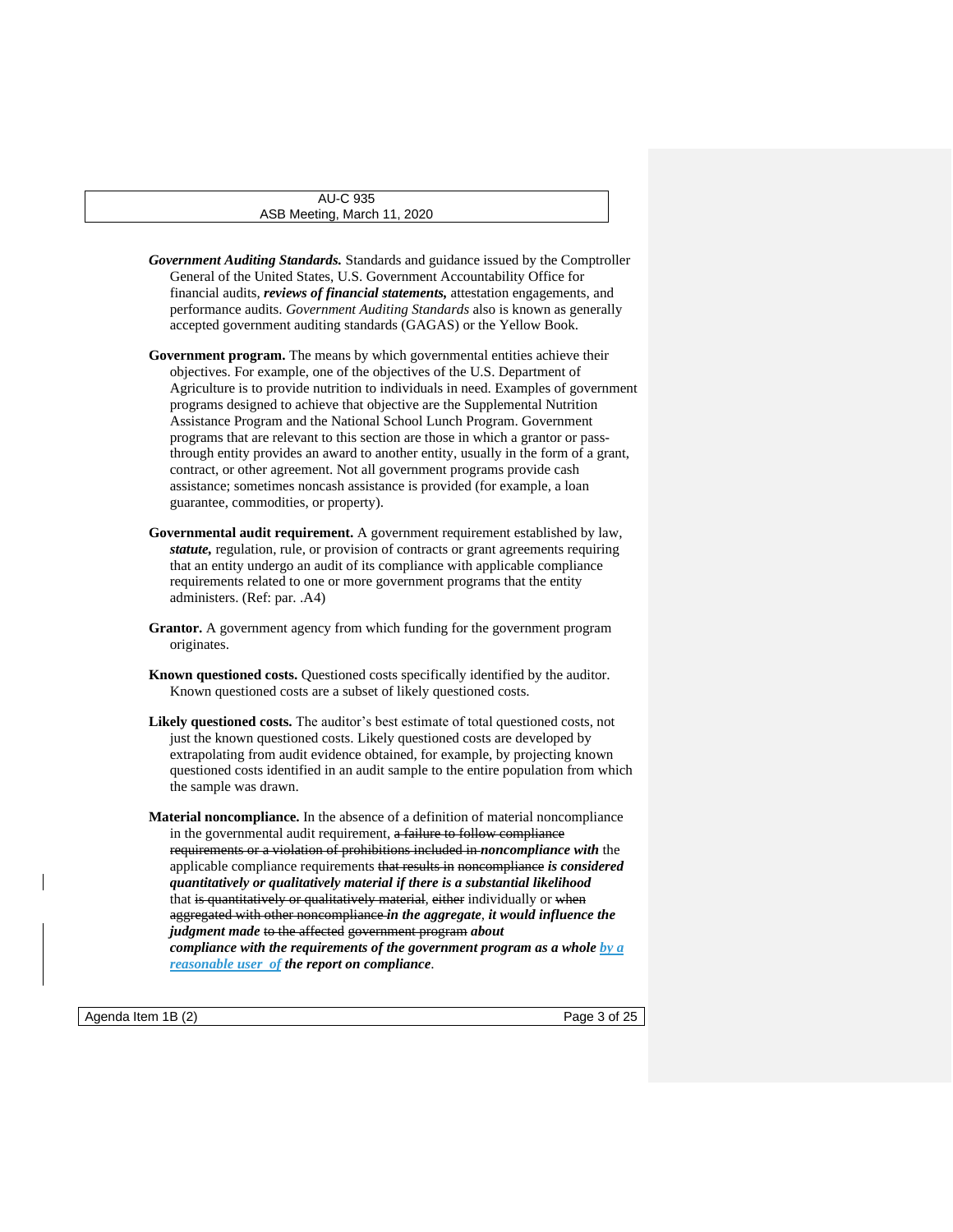**Material weakness in internal control over compliance.** A deficiency, or combination of deficiencies, in internal control over compliance, such that there is a reasonable possibility that material noncompliance with a compliance requirement will not be prevented, or detected and corrected, on a timely basis. In this section, a reasonable possibility exists when the likelihood of an event occurring is either reasonably possible or probable as defined as follows:

**Reasonably possible.** The chance of the future event or events occurring is more than remote but less than likely.

**Probable.** The future event or events are likely to occur.

- **Organization-wide audit.** An audit of an entity's financial statements and an audit of its compliance with the applicable compliance requirements as they relate to one or more government programs that the entity administers.
- Pass-through entity. An entity that receives an award from a grantor or other entity and distributes all or part of it to another entity to administer a government program.
- **Program-specific audit.** An audit of an entity's compliance with applicable compliance requirements as they relate to one government program that the entity administers. The compliance audit portion of a program-specific audit is performed in conjunction with either an audit of the entity's or the program's financial statements.
- **Questioned costs.** Costs that are questioned by the auditor because (1) of a violation or possible violation of the applicable compliance requirements, (2) the costs are not supported by adequate documentation, or (3) the incurred costs appear unreasonable and do not reflect the actions that a prudent person would take in the circumstances.
- **Risk of material noncompliance.** The risk that material noncompliance exists prior to the audit. This consists of two components, described as follows:
	- **Inherent risk of noncompliance.** The susceptibility of a compliance requirement to noncompliance that could be material, either individually or when aggregated with other instances of noncompliance, before consideration of any related controls over compliance.
	- **Control risk of noncompliance.** The risk that noncompliance with a compliance requirement that could occur and that could be material, either individually or when aggregated with other instances of noncompliance, will not be prevented, or detected and corrected, on a timely basis by the entity's internal control over compliance.

Agenda Item 1B (2) **Page 4 of 25** and 25 and 25 and 26 and 26 and 26 and 26 and 26 and 26 and 26 and 26 and 26 and 26 and 26 and 26 and 26 and 26 and 26 and 26 and 26 and 26 and 26 and 26 and 26 and 26 and 26 and 26 and 26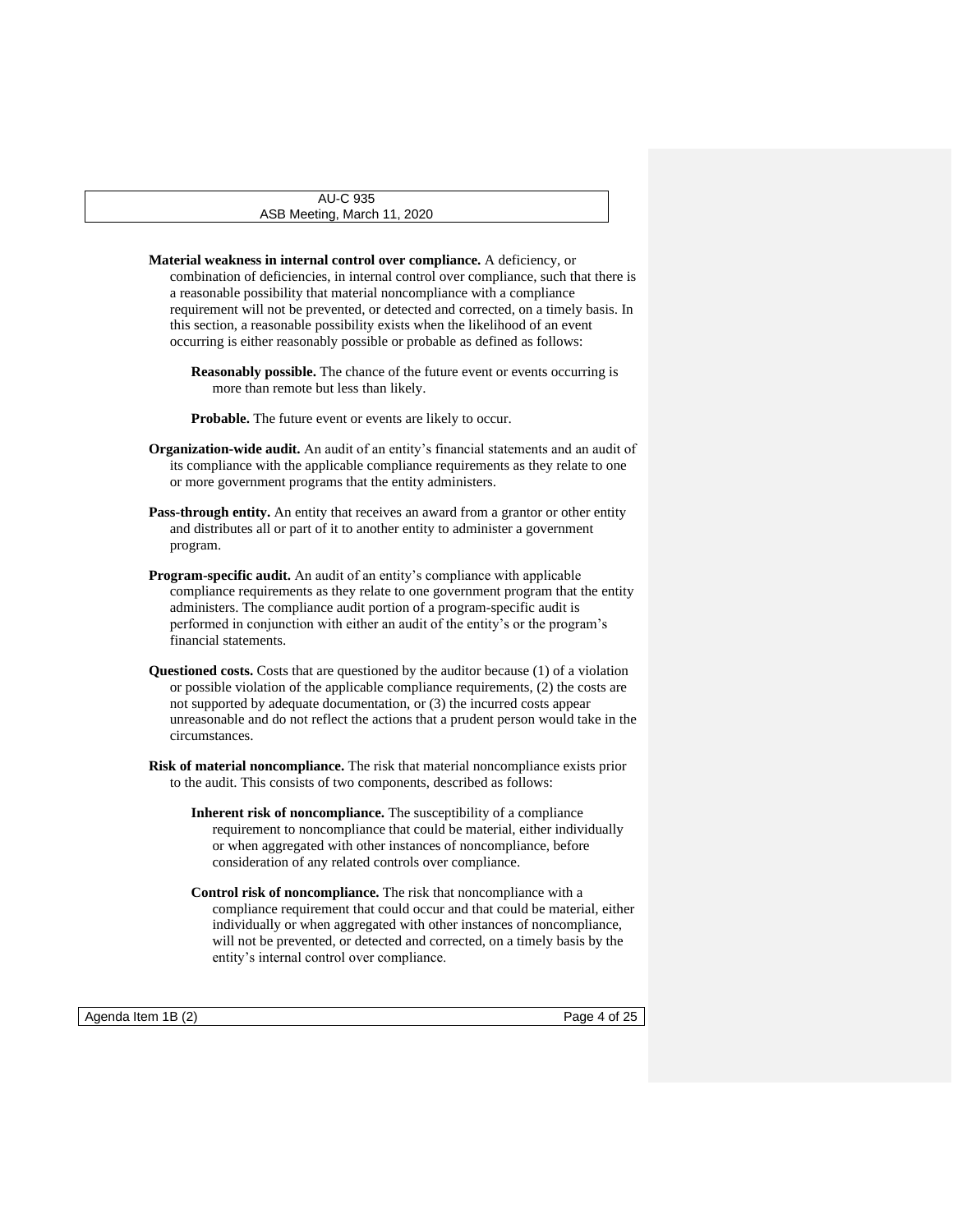**Significant deficiency in internal control over compliance.** A deficiency, or a combination of deficiencies, in internal control over compliance that is less severe than a material weakness in internal control over compliance, yet important enough to merit attention by those charged with governance.

# **Requirements**

[No proposed amendments to paragraphs .12–.15.]

**.16** In performing risk assessment procedures, the auditor should inquire of management about whether there are findings and recommendations in reports or other written communications resulting from previous audits, attestation engagements, and internal or external monitoring that directly relate to the objectives of the compliance audit. The auditor should gain an understanding of management's response to findings and recommendations that could have a material effect on the entity's compliance with the applicable compliance requirements (for example, taking corrective action). The auditor should use this information to *identify and* assess risk *risks of material noncompliance* and determine the nature, timing, and extent of the audit procedures for the compliance audit, including determining the extent to which testing the implementation of any corrective actions is applicable to the audit objectives.

# *Identifying and* **Assessing the Risks of Material Noncompliance (Ref: [par. .A16–.A18\)](#page-16-0)**

**.17** The auditor should *identify and* assess the risks of material noncompliance whether due to fraud or error for each applicable compliance requirement and should consider whether any of those risks are pervasive to the entity's compliance because they may affect the entity's compliance with many compliance requirements.  $\frac{fn2}{n}$ 

Paragraphs .28–.32 of section 315.

[Footnote 2 is deleted. Subsequent footnotes are renumbered.]

[No proposed amendments to paragraphs .18–.22.]

## **Written Representations**

- **.23** The auditor should request from management written representations that are tailored to the entity and the governmental audit requirement (Ref: par. .A28)
	- *a.* acknowledging management's responsibility for understanding and complying with the compliance requirements;
	- *b.* acknowledging management's responsibility for establishing *the design, implementation and maintenance of* controls that provide reasonable assurance that the entity administers government programs in accordance with the compliance requirements;

**Commented [AG1]:** To be consistent with AU-C 700

Agenda Item 1B (2) Page 5 of 25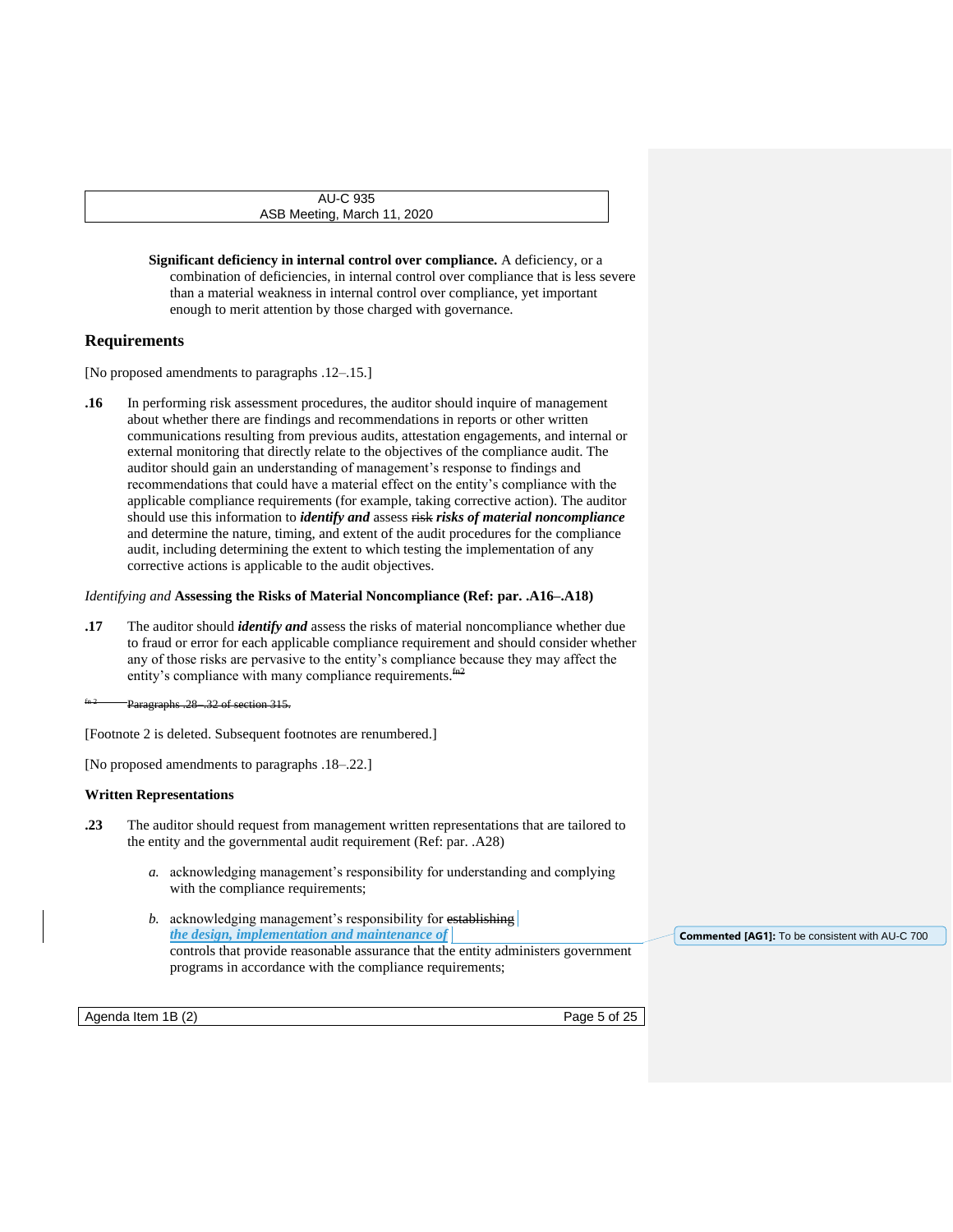| AU-C 935                    |  |
|-----------------------------|--|
| ASB Meeting, March 11, 2020 |  |

[No further amendment to paragraph .23. No proposed amendments to paragraphs .24–.29.]

## **Reporting**

## **Combined** *Report on* **Compliance** *Only* **and Internal Control Over Compliance**

- <span id="page-5-0"></span>**.30** The auditor's *combined* report on compliance *and internal control over compliance* should be in writing and include the following elements:
	- *a.* **Title.** *The auditor's report should have a* Atitle that includes *clearly indicates that it is* the word *report of an* independent *auditor*.
	- *b.* **Addressee.** *The auditor's report should be addressed, as* An addressee appropriate*, for based on* the circumstances of the engagement.
	- **c***. Report on Compliance. The report on compliance should be presented before the report on internal control over compliance and include the heading "Report on Compliance."*
	- *c.* An introductory paragraph that includes the following: **d. Opinion***. The first section of the auditor's report on compliance should include the auditor's opinion and section with a heading that includes the word "Opinion" and indicates the reporting level pursuant to the governmental audit requirement. The "Opinion" section of the auditor's report should also do the following (Ref: par. .A34):*
		- i. *State that the entity's compliance with the applicable compliance requirements has been audited*
		- *ii*. Identification of *Identify* the applicable compliance requirements or *include* a reference to where they can be found
		- *iii*. Identification of *Identify* the one or more government programs covered by the compliance audit or reference to a separate schedule containing that information
		- iii *iv*. Identification of *Specify* the period covered by the report
		- *v. When expressing an unmodified opinion, state that, in the auditor's opinion, the entity complied, in all material respects, with the applicable compliance requirements that are applicable to* [**indicate the reporting level pursuant to the governmental audit requirement]** *for the* **[specify the period covered by the report].**
	- **e. Basis for Opinion.** *The auditor's report on compliance should include a section, directly following the "Opinion" section, with the heading "Basis for Opinion," that does the following:*

**Commented [AG3]:** To align with wording used in illustrative report

Agenda Item 1B (2) Page 6 of 25

**Commented [AG2]:** To align with wording used in illustrative report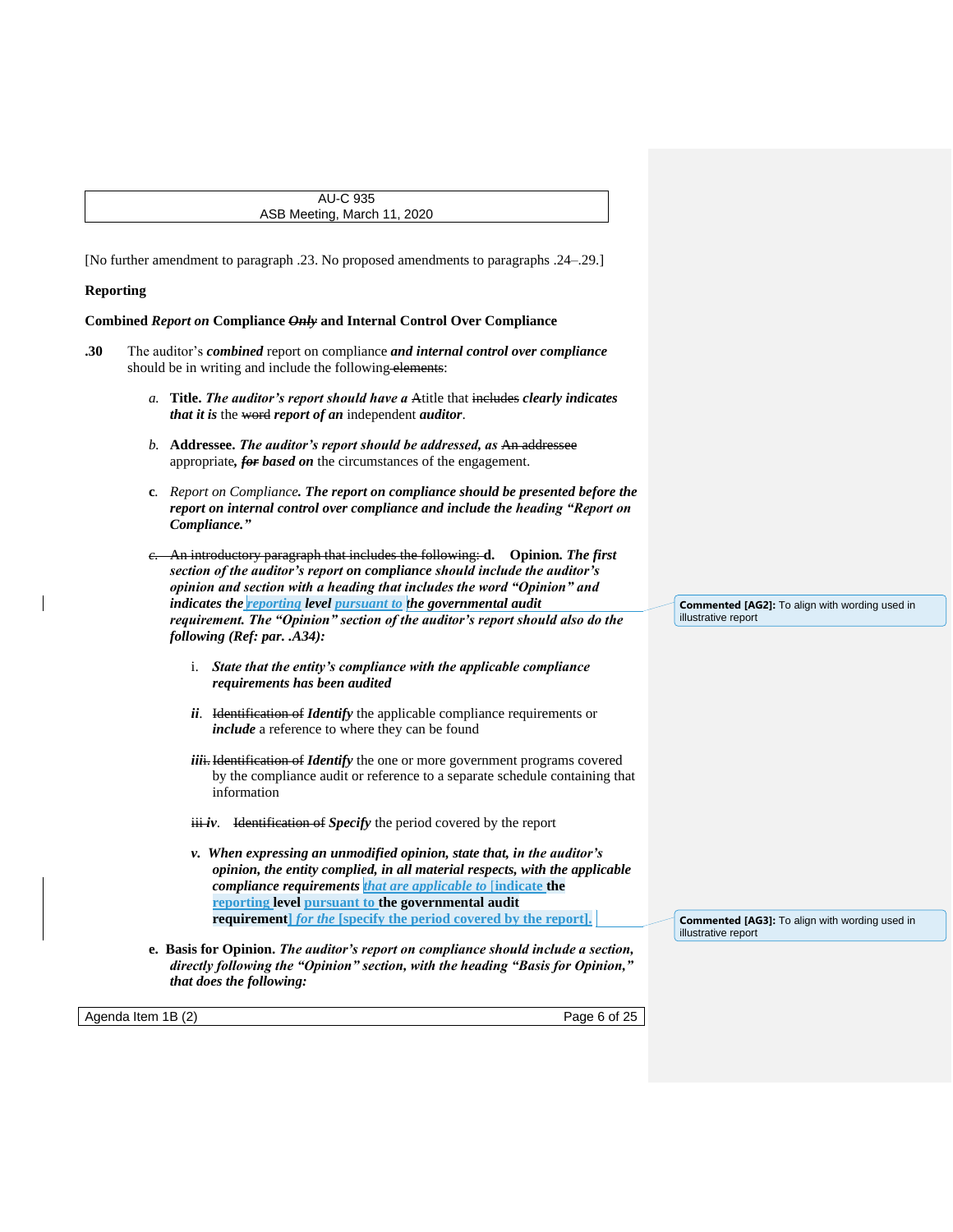| AU-C 935                    |  |  |
|-----------------------------|--|--|
| ASB Meeting, March 11, 2020 |  |  |

- *i. States that the audit of compliance was conducted in accordance with auditing standards generally accepted in the United States of America (GAAS), the standards applicable to financial audits contained in*  **Government Auditing Standards** *(***Government Auditing Standards***) issued by the Comptroller General of the United States, and the governmental audit requirement*
- *ii. Refers to the section of the auditor's report that describes the auditor's responsibilities under GAAS,* **Government Auditing Standards***, and the governmental audit requirement*
- *iii. Includes a statement that the auditor is required to be independent of the entity and to meet the auditor's other ethical responsibilities in accordance with the relevant ethical requirements relating to the audit* fn5
- *iv.* A statement that *States whether the auditor believes that the audit evidence the auditor has obtained is sufficient and appropriate to provide a basis for the auditor's opinion*
- *v. A statement States that the compliance audit does not provide a legal determination of the entity's compliance with the applicable compliance requirements*

*fn 4 See paragraphs .A38–.A39 of section 700,* **Forming an Opinion and Reporting on Financial Statements**.

*d.***f**. *A* **Management's Responsibilities.** *The auditor's report on compliance should include a* section with the heading "Management's Responsibilities" that includes a statement that *Responsibilities of Management for Compliance." This section of the auditor's report should describe management's responsibility for*  compliance with the applicable compliance requirements is the responsibility of the entity's management. *and for* the design, implement, and maintain *the design, implementation, and maintenance of effective internal control over compliance with the requirements of laws, statutes, regulations, rules, and provisions of contracts or grant agreements* 

*applicable to the entity's government programs*. If the document containing the auditor's report contains a separate statement by management about its responsibility for the applicable compliance requirements, the auditor's report should not include a reference to such statement by management.

*eg.* **Auditor's Responsibilities***. The auditor's report on compliance should include a* A section with the heading "Auditor's Responsibility *Responsibilities for the Audit of Compliance.*" *This section of the auditor's report should do* that includes the following statements:

Agenda Item 1B (2) Page 7 of 25

**Commented [AG4]:** To align with the illustrative report

**Commented [AG5]:** Note: Extant wording

**Commented [AG6]:** To align with AU-C 700

**Commented [AG7]:** To align with illustrative report.

**Commented [AG8]:** Note: Extant wording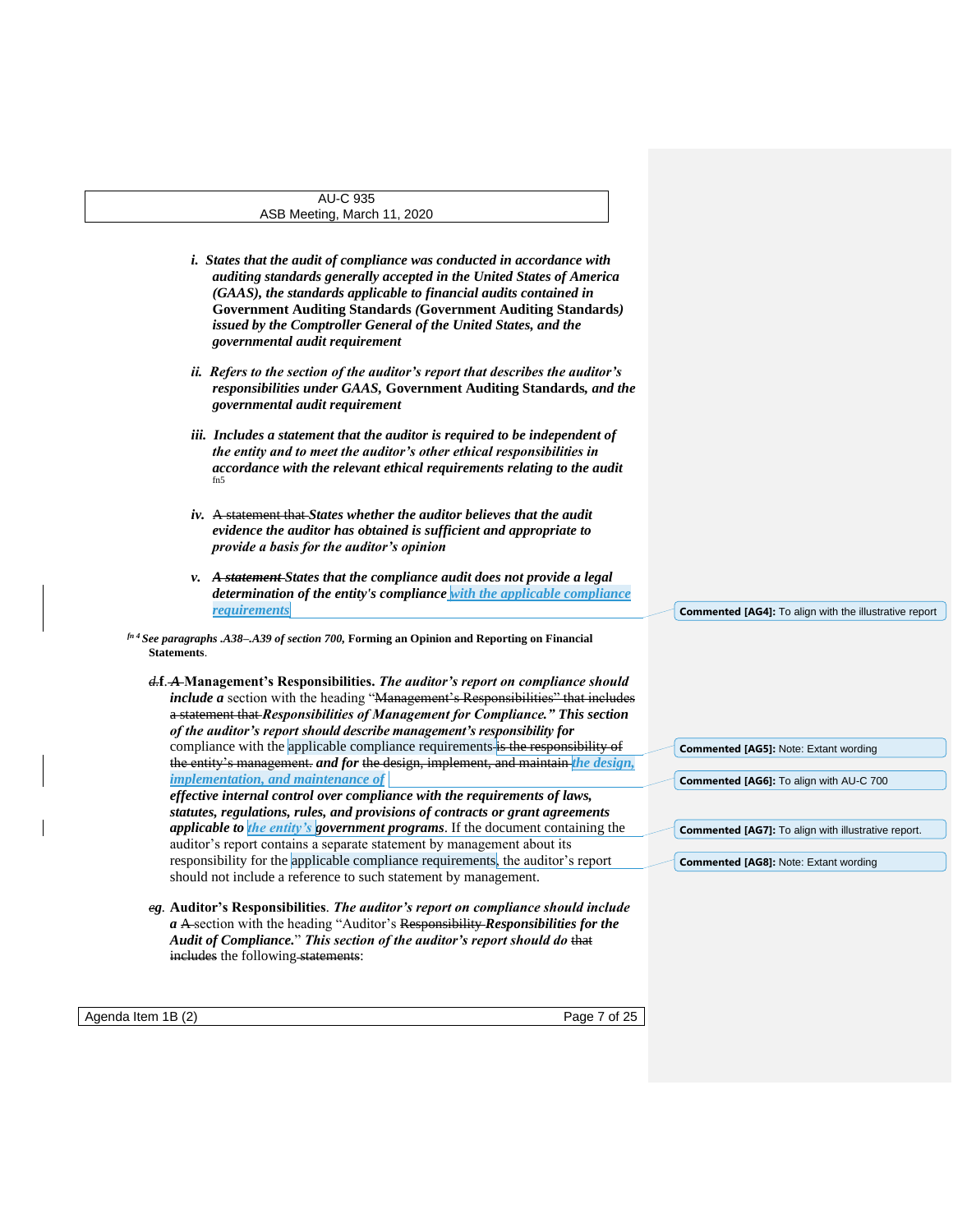- i. A statement *State* that the auditor's responsibility is *objectives of the auditor are* to
	- *(1) obtain reasonable assurance about whether material noncompliance with the applicable compliance requirements occurred, whether due to fraud or error*
	- *(2) e*xpress an opinion on the entity's compliance with the applicable compliance requirements based on the compliance audit
- ii. A statement *State* that the compliance *reasonable assurance is a high level of assurance but is not absolute assurance and therefore is not a guarantee that an* audit was conducted in accordance with auditing standards generally accepted in the United States of America, the standards applicable to financial audits contained in *GAAS, Government Auditing Standards*, and the governmental audit requirement *will always detect material noncompliance when it exists*
- iii. *State that the risk of not detecting material noncompliance resulting from fraud is higher than for that resulting from error, as fraud may involve collusion, forgery, intentional omissions, misrepresentations, or the override of internal control*
- *iv. State that noncompliance with the applicable compliance requirements is considered material if there is a substantial likelihood that, individually or in the aggregate, it would influence the judgment made about compliance with the requirements of the government program as a whole by a reasonable user of the report on compliance*
- *v. Describe an audit by stating that, in performing an audit in accordance with GAAS, Government Auditing Standards, and the* **[insert the name of the governmental audit requirement or program-specific audit guide]** *the auditor's responsibilities are to*
	- *(1) exercise professional judgment and maintain professional skepticism throughout the audit.*
	- *(2) identify and assess the risks of material noncompliance whether due to fraud or error, and design and perform audit procedures responsive to those risks. Such procedures include* A statement that the compliance audit included examining, on a test basis, evidence about *regarding* the entity's compliance with those *applicable compliance* requirements and performing such other procedures as the auditor considered necessary in the circumstances.

Agenda Item 1B (2) **Page 8 of 25** and 25 and 25 and 25 and 25 and 25 and 25 and 25 and 26 and 26 and 26 and 26 and 26 and 26 and 26 and 26 and 26 and 26 and 26 and 26 and 26 and 26 and 26 and 26 and 26 and 26 and 26 and 26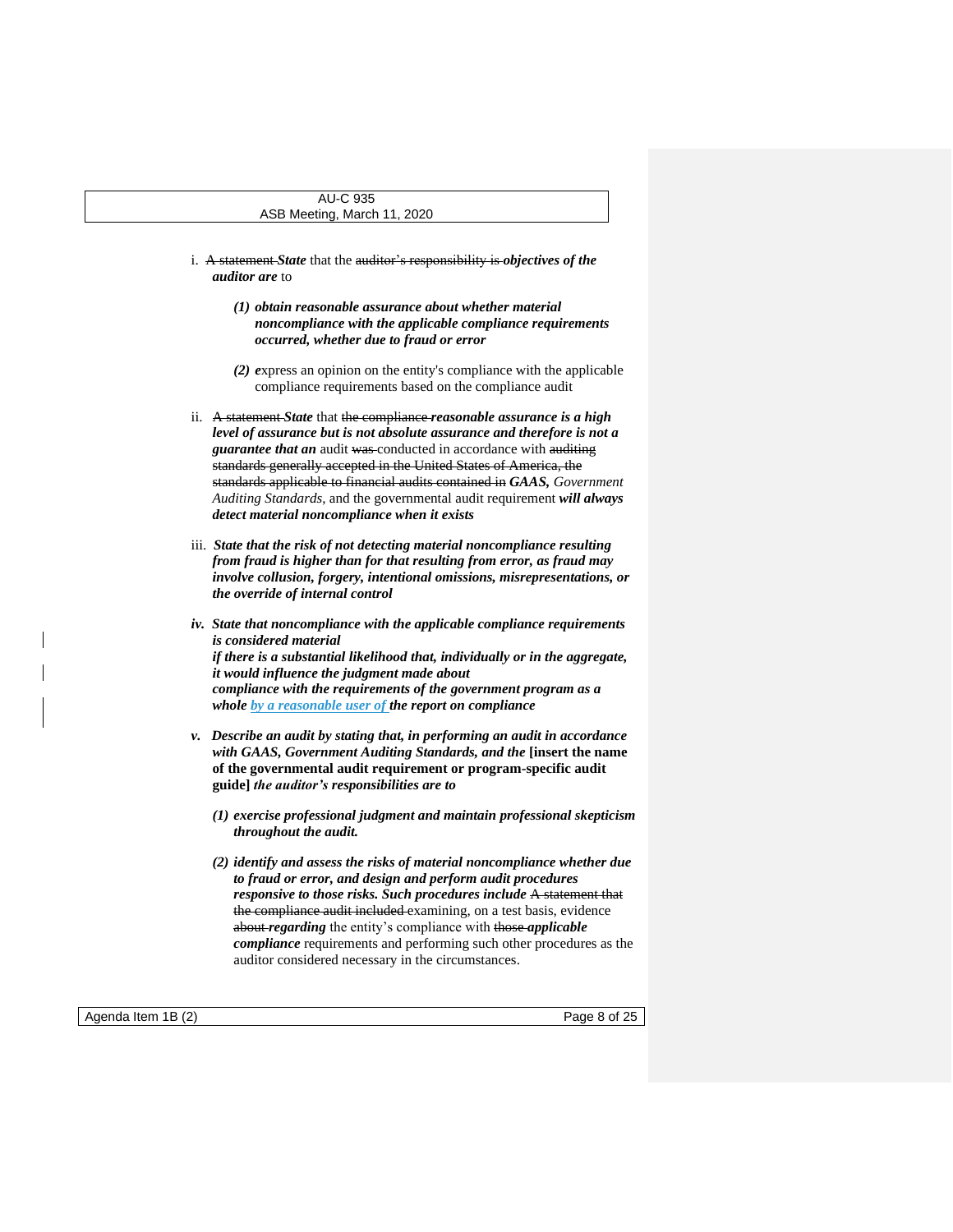*(3) obtain an understanding of* 

*the entity's internal control over compliance relevant to the audit in order to design audit procedures that are appropriate in the circumstances and to test and report on internal control over compliance in accordance with [***the governmental audit requirement***], but not for the purpose of expressing an opinion on the effectiveness of the entity's internal control over compliance. Accordingly, no such opinion is expressed.*

iv. A statement that the auditor believes the compliance audit provides a reasonable basis for the auditor's opinion

v. A statement that the compliance audit does not provide a legal determination of the entity's compliance

- *vi. State that the auditor is required to communicate with those charged with governance regarding, among other matters, the planned scope and timing of the audit and any significant deficiencies and material weaknesses in internal control over compliance that the auditor identified during the audit*
- *f.* If noncompliance results in a modified opinion, a section with an appropriate heading, indicating the basis for the modified opinion that includes a description of such noncompliance, or a reference to a description of such noncompliance in an accompanying schedule.<sup> $f_{\text{m}}$  5 (Ref: .par  $\widehat{A}$ 34)</sup>

Paragraph .17 of section 705, *Modifications to the Opinion in the Independent Auditor's Report*.

- *h.* If noncompliance that *does not result in a modified opinion but* is required to be reported by the governmental audit requirement is identified (that is, noncompliance that does not result in a modified opinion*), the auditor's report should include* an other-matter paragraph*, in a separate section with the heading*  "Other Matter" or another appropriate heading, that fin 64 includes a description of such noncompliance or a reference to a description of such noncompliance in an accompanying schedule. (Ref: par. .A34)
- fn 5 Paragraph .08 of section 706, *Emphasis-of-Matter Paragraphs and Other-Matter Paragraphs in the Independent Auditor's Report*.
- *i.* **Report on Internal Control Over Compliance***. The auditor's combined report on compliance and internal control over compliance should include a section with the heading "Report on Internal Control Over Compliance" that does the following:*

Agenda Item 1B (2) Page 9 of 25

**Commented [AG9]:** See Issue 3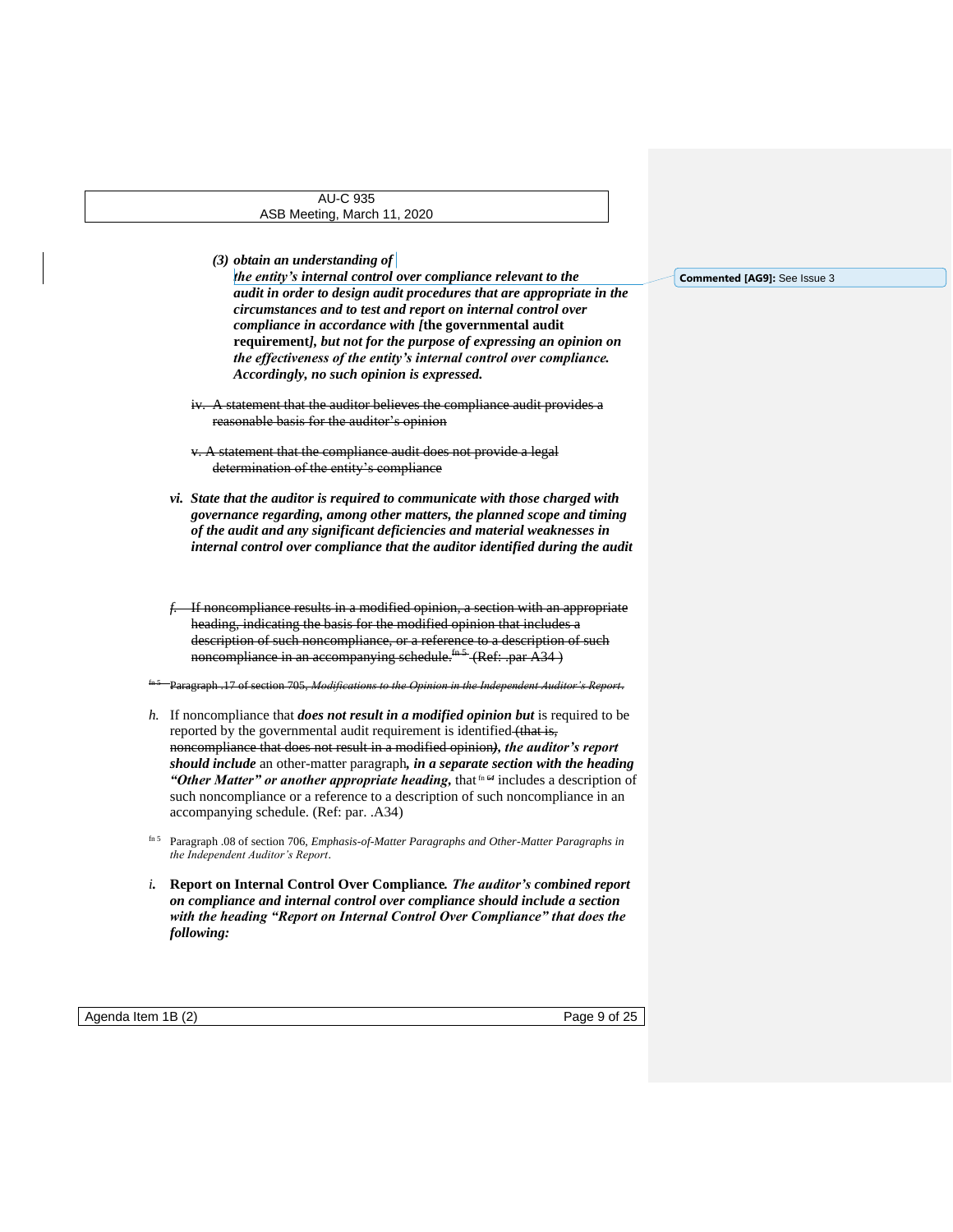- *i. Includes the definitions of* **deficiency in internal control over compliance, material weakness in internal control over compliance,** *and* **significant deficiency in internal control over compliance***.*
- *ii. States that the auditor's consideration of the entity's internal control over compliance was for the limited purpose described in the Auditor's Responsibilities for the Audit of Compliance section above and was not designed to identify all deficiencies in internal control over compliance that might be material weaknesses or significant deficiencies in internal control over compliance and therefore material weaknesses or significant deficiencies in internal control over compliance may exist that were not identified.*
- *iii.i. Describes any identified material weaknesses and significant Describes any identified material weaknesses and significant Describes any identified material weaknesses and significant*
- *iv.iii. Describes any identified material weaknesses and significant deficiencies in internal control over compliance or a reference to an accompanying schedule containing such a description.*
- *v.iv. If no material weaknesses in internal control over compliance were identified, includes a statement to that effect.*
- *v. States that the audit was not designed for the purpose of expressing an opinion on the effectiveness of the entity's internal control over compliance. Accordingly, no such opinion is expressed*.
- *i***j.** If the criteria used to evaluate compliance are
	- i. established or determined by contractual agreement or regulatory provisions that are developed solely for the parties to the agreement or regulatory agency responsible for the provisions or
	- ii. available only to the specified parties

an alert describing the purpose of the auditor's report *on compliance and internal control over compliance* and that the report is not suitable for any other purpose, as required by section 905, *Alert That Restricts the Use of the Auditor's Written*  Communication.<sup>fn 76</sup>

- fn *<sup>6</sup>* See paragraphs .06*a*–*b*, .11, and .A11 of section 905, *Alert That Restricts the Use of the Auditor's Written Communication*.
- *j***k***.* The manual or printed signature of the auditor's firm.
- *k***l***.* The city and state where the auditor practices *auditor's report is issued.*

**Commented [AG10]:** To be consistent with report language in AU-C 265.A39 and illustrative report in par. A44 below.

**Commented [AG11]:** Moved to be consistent with illustrative report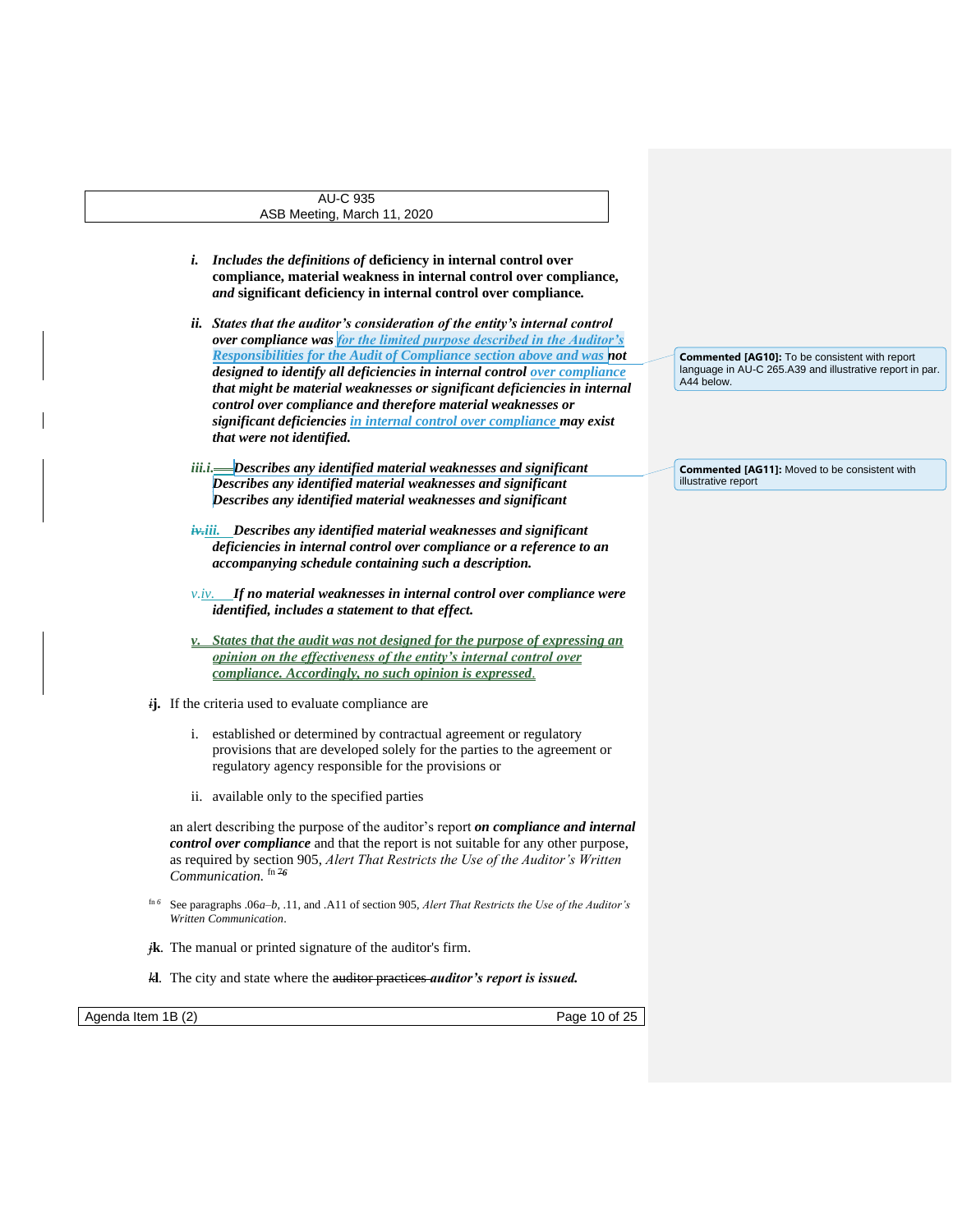| AU-C 935                    |  |  |
|-----------------------------|--|--|
| ASB Meeting, March 11, 2020 |  |  |

*l***m***.*The date of the auditor's report. *The auditor's report should be dated no earlier than the date on which the auditor has obtained sufficient appropriate audit evidence on which to base the auditor's opinion on compliance, including evidence that management has asserted that it has identified the entity's government programs and has taken responsibility for understanding and complying with the compliance requirements.* (Ref: par. .A35)

A combined report on compliance and internal control over compliance is presented in the exhibit "Illustrative Combined Report on Compliance With Applicable Requirements and Internal Control Over Compliance — (Unmodified Opinion on Compliance; No Material Weaknesses or Significant Deficiencies in Internal Control Over Compliance Identified)."

*Combined Report* **Separate Reports** *on Compliance and Internal Control Over Compliance*

- **.31** *If the auditor issues separate reports on compliance and internal control over compliance, the separate report on compliance would omit the elements related to internal control over compliance (paragraph .30i). The separate report on internal control over compliance would omit the elements related to compliance (paragraph .30c–h) and would include the following additional statements:* 
	- *a. A statement that the auditor audited the entity's compliance with applicable compliance requirements pertaining to* [**identify the government program or programs and the period audited**] *and a reference to the auditor's report on compliance*
	- **b.** *A statement that the compliance audit was conducted in accordance with auditing standards generally accepted in the United States of America (GAAS), the standards applicable to financial audits contained in* **Government Auditing Standards** *(***Government Auditing Standards***) issued by the Comptroller General of the United States, and the governmental audit requirement*
	- *c. A statement that management is responsible for designing, implementing, and maintaining effective internal control over compliance with the requirements of laws, statutes, regulations, rules, and provisions of contracts or grant agreements applicable to government programs*
	- *d. A statement that in planning and performing the compliance audit, the auditor considered the entity's internal control over compliance with the applicable compliance requirements to determine the auditing procedures for the purpose of expressing an opinion on compliance, but not for the purpose of expressing an opinion on the effectiveness of internal control over compliance*
	- *e. A statement that the auditor is not expressing an opinion on internal control over compliance*

Agenda Item 1B (2) **Page 11 of 25** 

**Commented [AG12]:** Deleted to be consistent with management's representation required by par. 23*a.*

**Commented [AG13]:** Moved to more logical placement.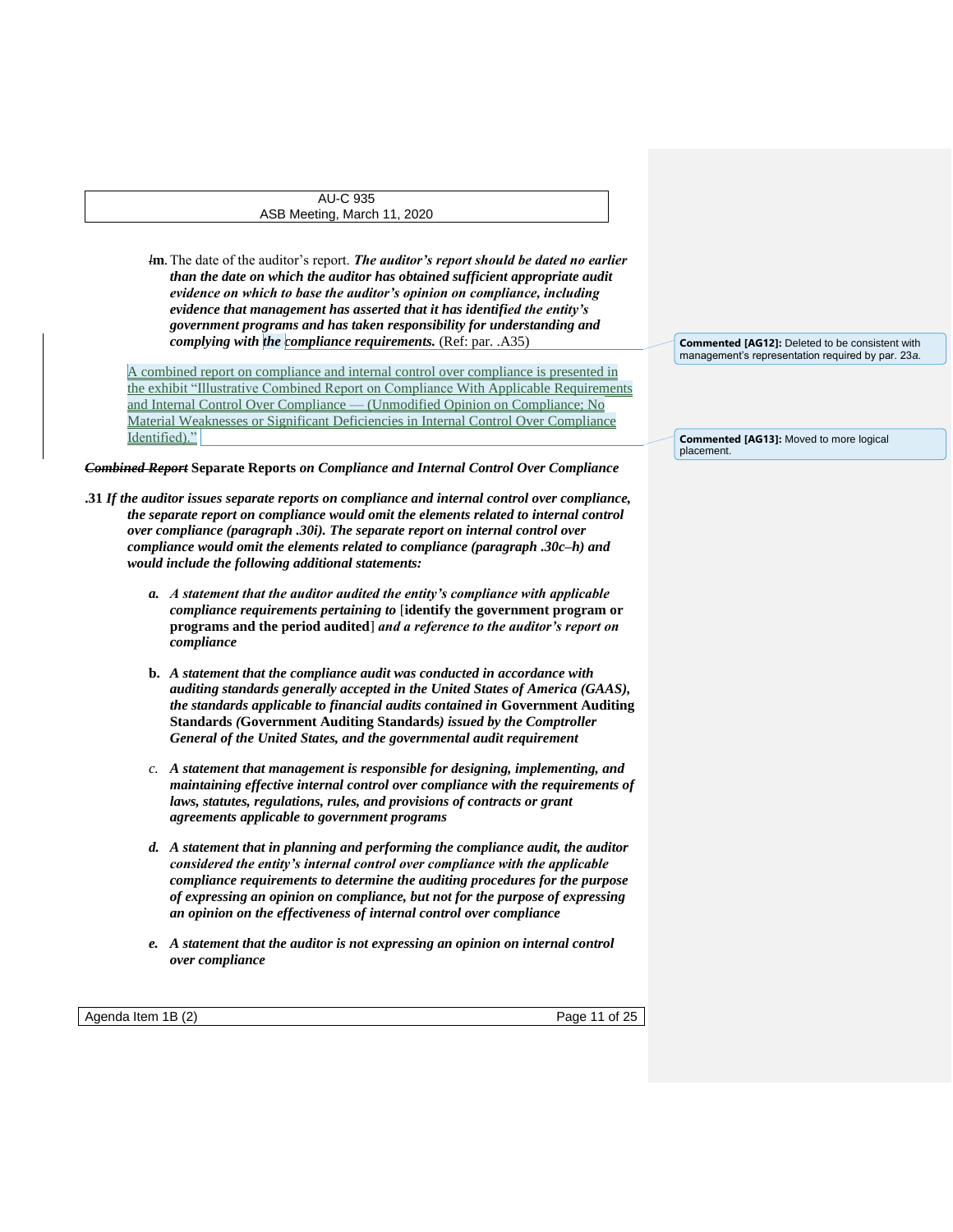If the governmental audit requirement requires the auditor to report on internal control over compliance and the auditor combines the auditor's report on compliance with a report on internal control over compliance, the following should be added to the report elements listed in paragraph .30 in a section with the heading "Internal Control Over Compliance" that appears before the section required by paragraph 30*i*, if any:

- *a.* A statement that management is responsible for establishing and maintaining effective internal control over compliance with the requirements of laws, regulations, rules, and provisions of contracts or grant agreements applicable to government programs.
- *b.* A statement that in planning and performing the compliance audit, the auditor considered the entity's internal control over compliance with the applicable compliance requirements to determine the auditing procedures for the purpose of expressing an opinion on compliance, but not for the purpose of expressing an opinion on the effectiveness of internal control over compliance.
- A statement that the auditor is not expressing an opinion on internal control over compliance.
- *d.* A statement that the auditor's consideration of the entity's internal control over compliance was not designed to identify all deficiencies in internal control that might be significant deficiencies or material weaknesses in internal control over compliance.
- *Fhe definition of <i>deficiency in internal control over compliance* and *material weakness in internal control over compliance*.
- *f.* A description of any identified material weaknesses in internal control over compliance or a reference to an accompanying schedule containing such a description.
- *g.* If significant deficiencies in internal control over compliance were identified, the definition of *significant deficiency in internal control over compliance* and a description of the deficiencies or a reference to an accompanying schedule containing such a description.
- *h.* If no material weaknesses in internal control over compliance were identified, a statement to that effect.
- *i* The alert described in paragraph .30*i*. The alert should be included in all combined reports on the entity's compliance and internal control over compliance.

i<del>ned report on compliance and internal</del> the exhibit "Illustrative Combined Report on Compliance With Applicable Requirement Control Over Compliance;<br>and Internal Control Over Compliance — (Unmodified Opinion on Compliance; and Internal Control Over Compliance — (Unmodified Opinion on Compli

Agenda Item 1B (2) **Page 12 of 25**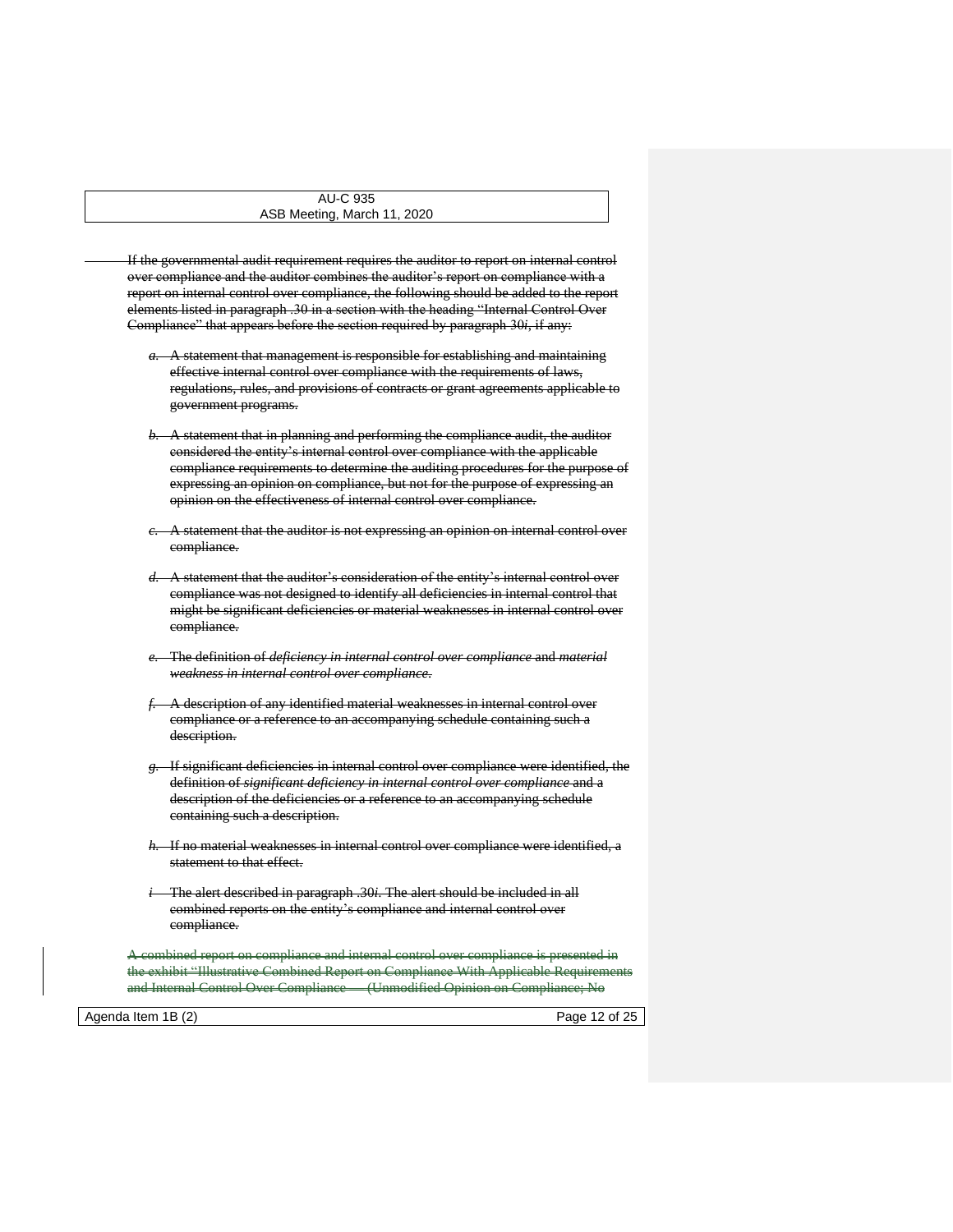Deficiencies in Internal Control Identified)."

*Separate Report on Internal Control Over Compliance* 

**.32** If the governmental audit requirement requires the auditor to report on internal control over compliance and the auditor chooses to issue a separate report on internal control over compliance, the auditor should include in that separate report the elements in paragraph .31*a–i* and the following additional elements:

*a. a.* A title that includes the word independent

- *b.* A statement that the auditor audited the entity's compliance with applicable compliance requirements pertaining to [*identify the government program(s) and the period audited*] and a reference to the auditor's report on compliance
- *c.* A statement that the compliance audit was conducted in accordance with auditing standards generally accepted in the United States of America, the standards applicable to financial audits contained in *Government Auditing Standards*, and the governmental audit requirement
- *d.* The manual or printed signature of the auditor's firm

*e.* The date of the auditor's report

[Extant paragraph .33 is renumbered as paragraph .32. The content is unchanged.]

### **Other Reporting Considerations**

- **.34***33* The auditor should modify the auditor's opinion on compliance in accordance with section 705, *Modifications to the Opinion in the Independent Auditor's Report*, if any of the following conditions exist:
	- *a.* The compliance *auditor concludes that, based on the* audit identifies *evidence obtained, material noncompliance with the applicable compliance requirements exists.*
	- *b. The auditor is unable to obtain sufficient appropriate audit evidence to conclude whether material* noncompliance with the applicable compliance requirements that the auditor believes has a material effect on the entity's compliance *exists.*

*b.* A restriction on the scope of the compliance audit.

*.34 When noncompliance results in a modified opinion, the "Basis for Opinion" section, with an appropriately modified heading, should include a description of such noncompliance, or a reference to a description of such noncompliance in an* 

Agenda Item 1B (2) **Page 13 of 25**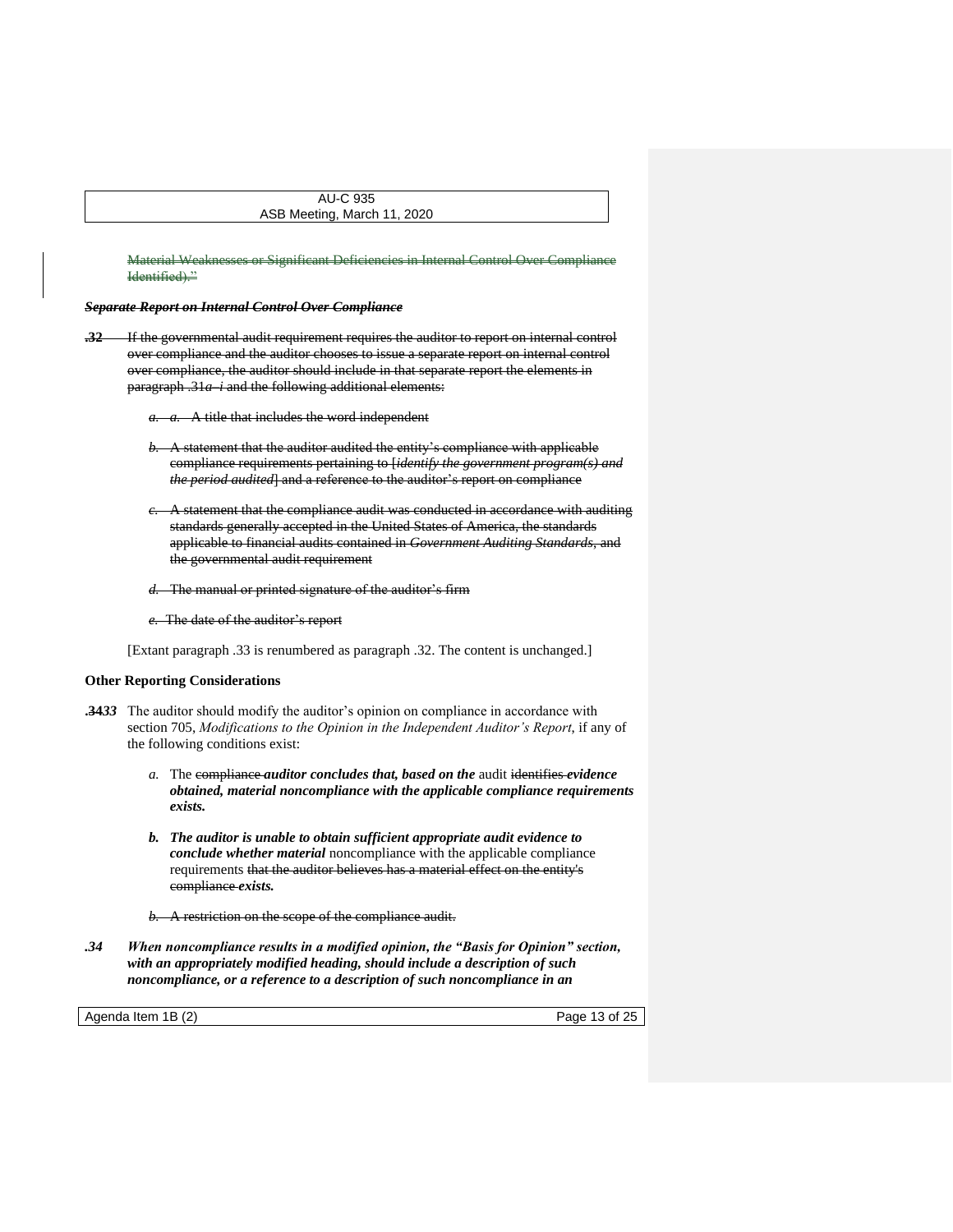| AU-U 930.                   |  |
|-----------------------------|--|
| ASB Meeting, March 11, 2020 |  |
|                             |  |

 $AB-Q$ 

*accompanying schedule, and a statement that compliance with such requirements is necessary, in the auditor's opinion, for the entity to comply with the applicable compliance requirements. fn 7*

*fn 7 Paragraph .21 of section 705,* **Modifications to the Opinion in the Independent Auditor's Report.** 

[No proposed amendment to paragraph .35.]

- <span id="page-13-0"></span>**.36** In the absence of a governmental audit requirement to report on internal control over compliance, the auditor should, nevertheless, communicate in writing to management and those charged with governance identified significant deficiencies and material weakness in internal control over compliance.  $\frac{\text{fn 8}}{\text{Ref: par.}}$  A35 .A36)
- **.37***36* The auditor also should communicate to those charged with governance of the auditor's responsibilities under GAAS, *Government Auditing Standards*, and the governmental audit requirement, an overview of the planned scope and timing of the compliance audit, and *any significant deficiencies and material weaknesses in internal control over compliance that the auditor identified during the audit significant findings from the* compliance audit fn 8, fn 9 (Ref: par. .A35*7*–.A36*8*)
- fn 8 See section 265, *Communicating Internal Control Related Matters Identified in an Audit*.
- fn 9 See section 260, *The Auditor's Communication With Those Charged With Governance.*

[No proposed amendments to paragraphs .38–.43, renumbered as paragraphs .37–.42.]

## **Application and Other Explanatory Material**

#### **Introduction and Applicability**

**.A1** An example of an engagement to which this section is applicable is an audit performed in accordance with the provisions of Office *Title 2 U.S.* **Code** *of Management* **Federal Regulations (CFR) Part 200, Uniform Administrative Requirements, Cost Principles***, and* Budget (OMB) Circular A-133, *Audits of States, Local Governments and Non-Profit Organizations* **Audit Requirements for Federal Awards** *(the Uniform Guidance)*. This section is applicable because OMB Circular A-133 *the Uniform Guidance* is a governmental audit requirement that requires the auditor to perform a compliance audit in accordance with both GAAS and *Government Auditing Standards* and to express an opinion on compliance. Another example is a department specific requirement such as the U.S. Department of Housing and Urban Development *Audit Requirements Related to Entities Such As Public Housing Agencies, Nonprofit and For-Profit Housing Projects, and Certain Lenders*. An example of an engagement to which this section is not applicable is an engagement performed to satisfy a law or regulation requiring the entity to have an auditor determine whether the entity has spent transportation excise tax monies in accordance with the specific purposes outlined in the

Agenda Item 1B (2) **Page 14 of 25** 

**Formatted:** Font: Not Bold, Not Italic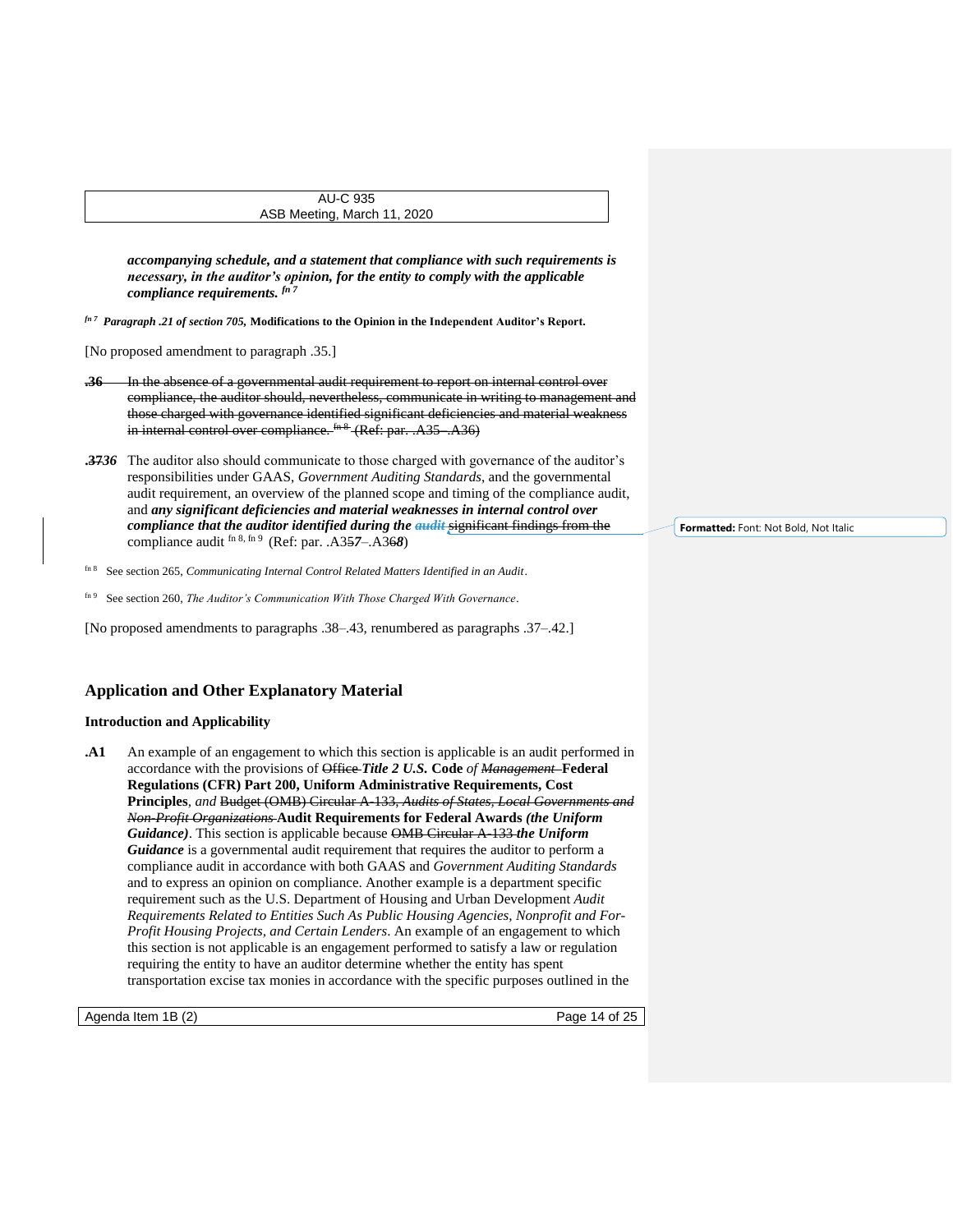| AU-C 935                    |  |
|-----------------------------|--|
| ASB Meeting, March 11, 2020 |  |

law or regulation, but not requiring that the audit be performed in accordance with both GAAS and *Government Auditing Standards*. Such an engagement could be performed under AT-C section 315; AT-C section 205; or AT-C section 215, *Agreed-Upon Procedures Engagements*, depending on the requirements of the government.

Law or regulation will not always indicate which standards to follow. In such cases, professional judgment will be needed to determine, based on the circumstances, the appropriate standards to follow. (Ref: par. .01)

**.A2** An example of a governmental audit requirement that calls for an examination of an entity's compliance with specified requirements in accordance with AT-C section 315 is the *compliance attestation engagement of third-party servicers included in the* U.S. Department of Education's audit guide **Guide for** *Audits of Federal Student Financial Assistance Programs at Participating Institutions* **Proprietary Schools** *and Institution*  **For Compliance Attestation Engagements of Third-Party** *Servicers* **Administering Title IV Programs**. (Ref: par. .01 and .03)

[No proposed amendments to paragraphs .A3–.A6.]

**.A7** Generally, for all of the purposes identified in paragraph .A6, the auditor's consideration of materiality is in relation to the government program taken as a whole. However, the governmental audit requirement may specify a different level of materiality for one or more of these purposes. For example, for purposes of reporting findings of noncompliance, OMB Circular A-133 *the Uniform Guidance* requires *states* that *the auditor's determination of whether* noncompliance that is material *for the purpose of reporting an audit finding is in relation to a type one of the 14 types of compliance* requirements identified in the OMB *Compliance Supplement* (*Compliance Supplement*). (See paragraph .A10 for further information about the *Compliance Supplement*.)

[No proposed amendments to paragraph .A8.]

- **.A9** Some governmental audit requirements specifically identify the applicable compliance requirements. Other governmental audit requirements provide a framework for the auditor to determine the applicable compliance requirements. For example, the *Compliance Supplement* provides such a framework for OMB Circular A-133 *compliance* audits *under the Uniform Guidance*.
- **.A10** The following are some of the sources an auditor may consult when identifying and obtaining an understanding of the applicable compliance requirements:
	- *a.* The *Compliance Supplement*, which is issued by OMB, and used in OMB Circular A-133 *compliance* audits *under the Uniform Guidance*, contains the compliance requirements that typically are applicable to federal government programs, as well as suggested audit procedures when compliance requirements are applicable and have a direct and material effect on the entity's compliance.

Agenda Item 1B (2) **Page 15 of 25**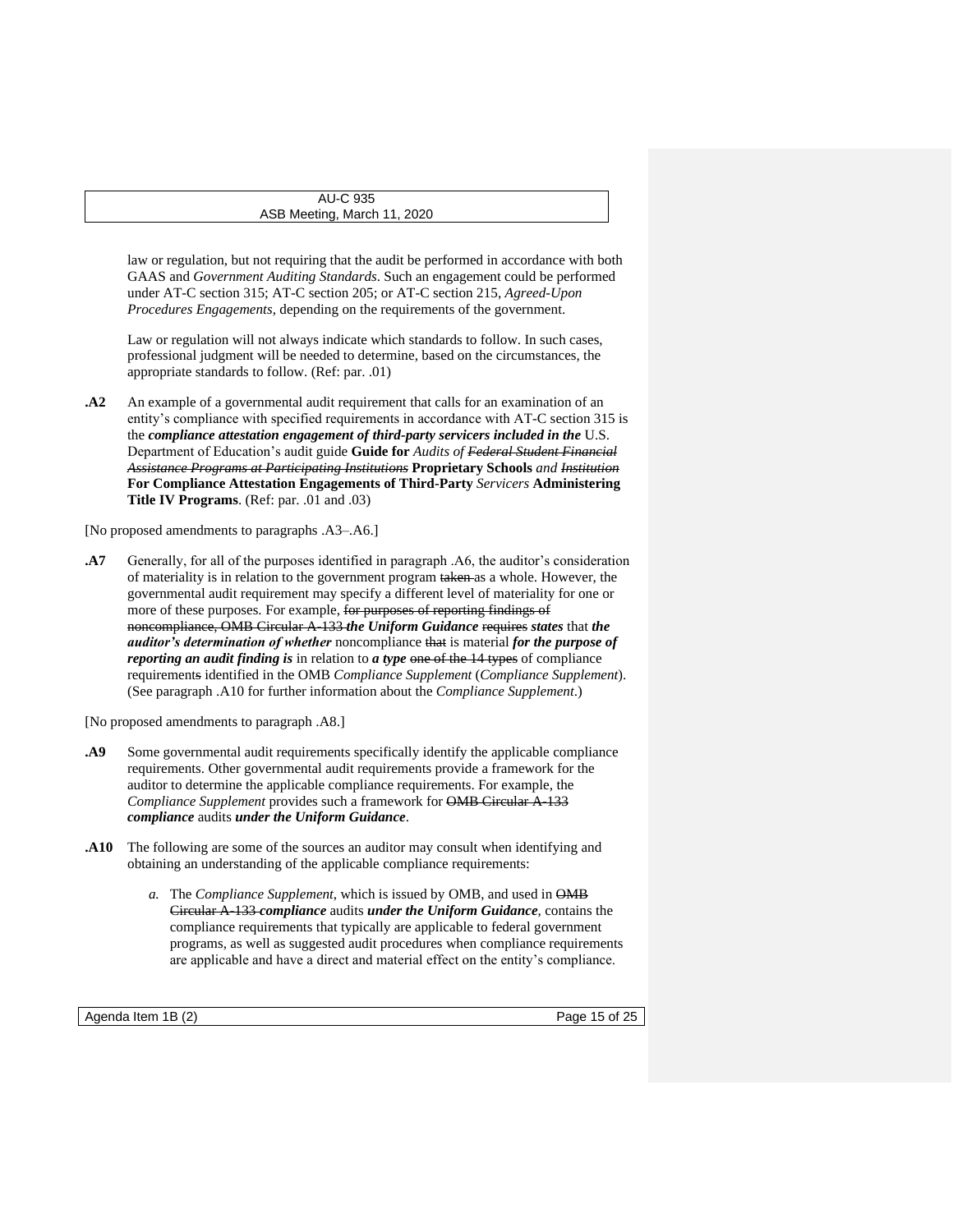Part 7 of the *Compliance Supplement* provides guidance for identifying compliance requirements for programs not included therein.

- *b.* The applicable program-specific audit guide issued by the grantor agency, which contains the compliance requirements pertaining to the government program and suggested audit procedures to test for compliance with the applicable compliance requirements.
- **.A11** The following are procedures the auditor may perform to identify and obtain an understanding of the applicable compliance requirements if the *Compliance Supplement* or a program-specific audit guide is not applicable:
	- *a.* Reading laws, *statutes*, regulations, rules, and provisions of contracts or grant agreements that pertain to the government program
	- *b.* Making inquiries of management and other knowledgeable entity personnel (for example, the chief financial officer, internal auditors, legal counsel, compliance officers, or grant or contract administrators)
	- *c.* Making inquiries of appropriate individuals outside the entity, such as
		- i. the office of the federal, state, or local program official or auditor, or other appropriate audit oversight organizations or regulators, about the laws and regulations applicable to entities within their jurisdiction, including statutes and uniform reporting requirements
		- ii. a third-party specialist, such as an attorney
	- *d.* Reading the minutes of meetings of the governing board of the entity being audited
	- *e.* Reading audit documentation about the applicable compliance requirements prepared during prior years' audits or other engagements
	- *f.* Discussing the applicable compliance requirements with auditors who performed prior years' audits or other engagements

The procedures listed in this paragraph also may assist the auditor in obtaining a further understanding of the applicable compliance requirements even when the *Compliance Supplement* or program-specific audit guide is applicable.

[No proposed amendments to paragraphs .A12–.A15.]

*Identifying and* **Assessing the Risks of Material Noncompliance (Ref: par. .17)**

Agenda Item 1B (2) **Page 16 of 25**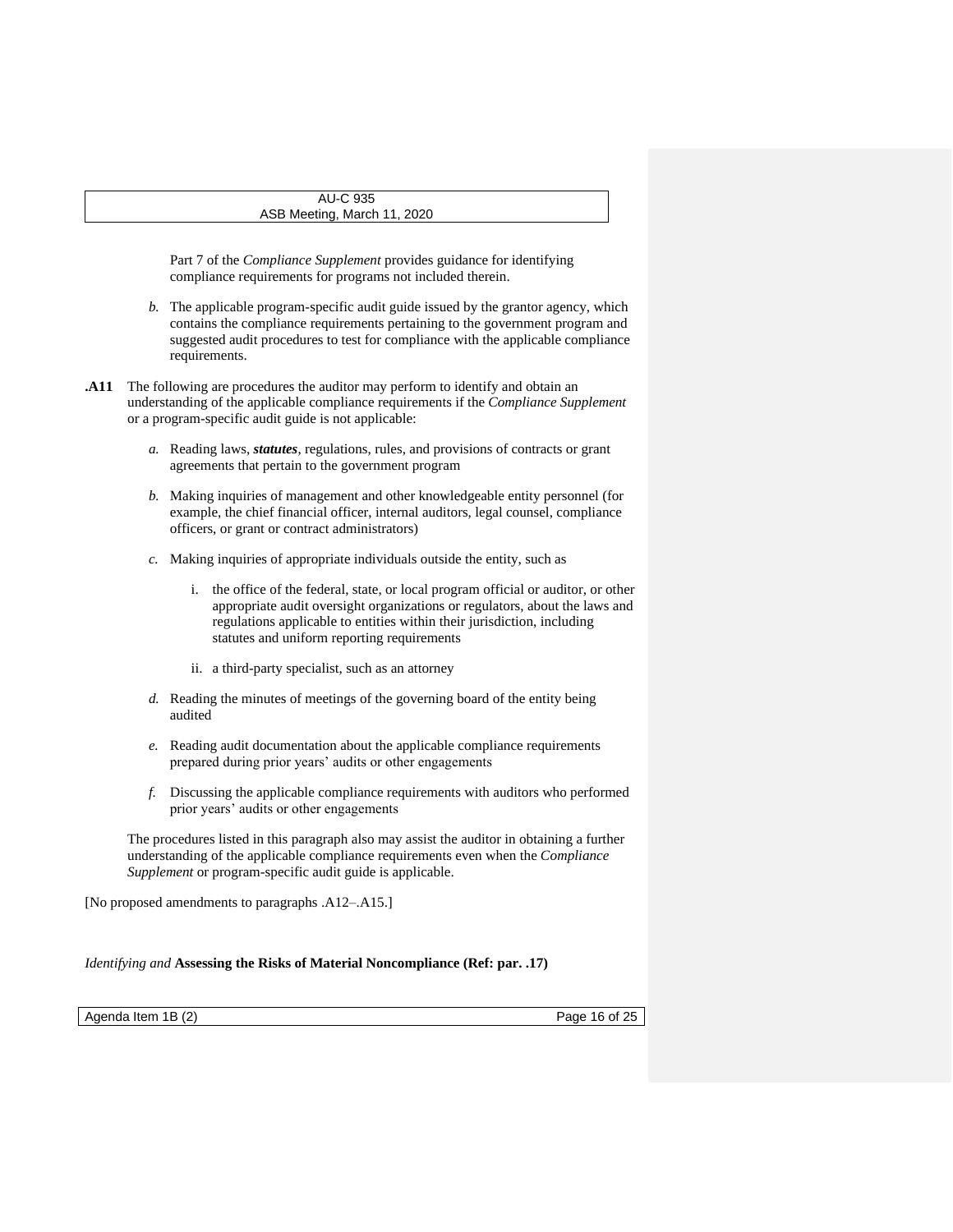| AU-C 935                    |  |  |  |
|-----------------------------|--|--|--|
| ASB Meeting, March 11, 2020 |  |  |  |

- <span id="page-16-0"></span>**.A16** Factors the auditor may consider in *identifying and* assessing the risks of material noncompliance are as follows:
	- The complexity of the applicable compliance requirements
	- The susceptibility of the applicable compliance requirements to noncompliance
	- The length of time the entity has been subject to the applicable compliance requirements
	- The auditor's observations about how the entity has complied with the applicable compliance requirements in prior years
	- The potential effect on the entity of noncompliance with the applicable compliance requirements
	- The degree of judgment involved in adhering to the compliance requirements
	- The auditor's assessment of the risks of material misstatement in the financial statement audit
- **.A17** In *identifying and* assessing the risks of material noncompliance, the auditor may evaluate inherent risk of noncompliance and control risk of noncompliance individually or in combination.

[No proposed amendments to paragraphs .A18–.A20.]

**.A21** An auditor may decide to use audit sampling to obtain sufficient appropriate audit evidence in a compliance audit. Section 530, *Audit Sampling*, discusses the factors to be considered in planning, designing, and evaluating audit samples, including sampling for tests of controls. In addition, the AICPA Audit Guide Government Auditing Standards *and Circular A-133***Single** *Audits* contains guidance on sampling in the context of a compliance audit. (Ref: par. .19)

[No proposed amendments to paragraphs .A22–.A23.]

**.A24** Section 330 provides guidance related to designing and performing further audit procedures in response to the assessed risks of material noncompliance.<sup>fn15</sup> *However, the paragraphs of sSection 330 <i>that*, which also addresses *address* the use of audit evidence about the operating effectiveness of controls obtained in prior audits, are not applicable to a compliance audit. $\lim_{h \to 6} 16$  (Ref: par. .20)

[Footnotes 15 and 16 are not shown for purposes of this proposed SAS.]

Agenda Item 1B (2) **Page 17 of 25**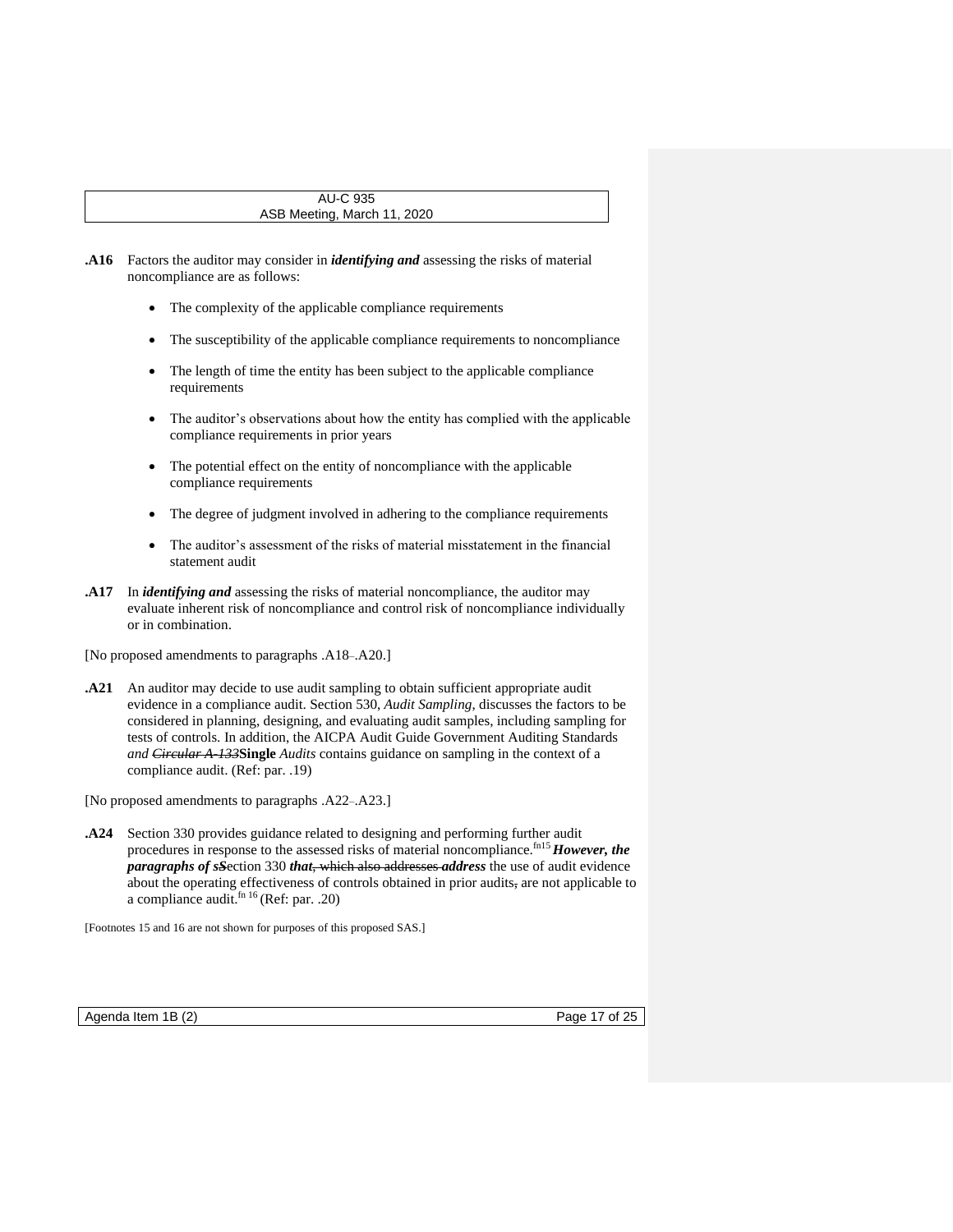| AU-C 935                    |  |
|-----------------------------|--|
| ASB Meeting, March 11, 2020 |  |

**.A25** Some governmental audit requirements, for example, in OMB Circular A-133 *the Uniform Guidance*, require tests of the operating effectiveness of controls identified as likely to be effective, even if the auditor believes that such testing would be inefficient. (Ref: par. .20)

### **Supplementary Audit Requirements**

- **.A26** Examples of supplementary audit requirements are the requirements in OMB Circular A-133 *the Uniform Guidance* for the auditor to
	- perform specified procedures to identify major programs.
	- follow up on prior audit findings and perform procedures to assess the reasonableness of the summary schedule of prior audit findings. (Ref: par. .21)

[No proposed amendments to paragraphs .A27–.[A33].]

#### **Reporting**

- *.A34 An appropriate heading for the "Opinion" section indicates the level specified by the governmental audit requirement. For example, an appropriate heading for reports on compliance audits under the Uniform Guidance would be "Opinion on Each Major Federal Program." (Ref: par. .30d)*
- .*A35 AU-C section 220,* Quality Control for an Engagement Conducted in Accordance With Generally Accepted Auditing Standards*, requires that, on or before the date of the auditor's report, the engagement partner, through a review of the audit documentation and discussion with the engagement team, be satisfied that sufficient appropriate audit evidence has been obtained to support the conclusions reached and for the auditor's report to be issued. fn 18 When an engagement quality control review is performed, AU-C section 220 requires that the auditor's report not be released prior to the completion of the engagement quality control review.fn19 (Ref: par. .30m)* fn18 *See paragraph .19 of AU-C section 220,* **Quality Control for an Engagement Conducted in Accordance With Generally Accepted Auditing Standards***, for further discussion*.

fn19 *Paragraph .21 of AU-C section 220.*

[Extant paragraph .A34 is renumbered as paragraph A36. The content is unchanged.]

**A35***A37* When the auditor communicates significant deficiencies or material weaknesses in internal control over compliance *findings* to management and those charged with governance, *Government Auditing Standards* also requires the auditor to obtain *and report views of <del>response from the</del> responsible officials<del>, preferably in writing,</del> concerning* their views on the findings, conclusions, and recommendations included in the auditor's

Agenda Item 1B (2) **Page 18 of 25**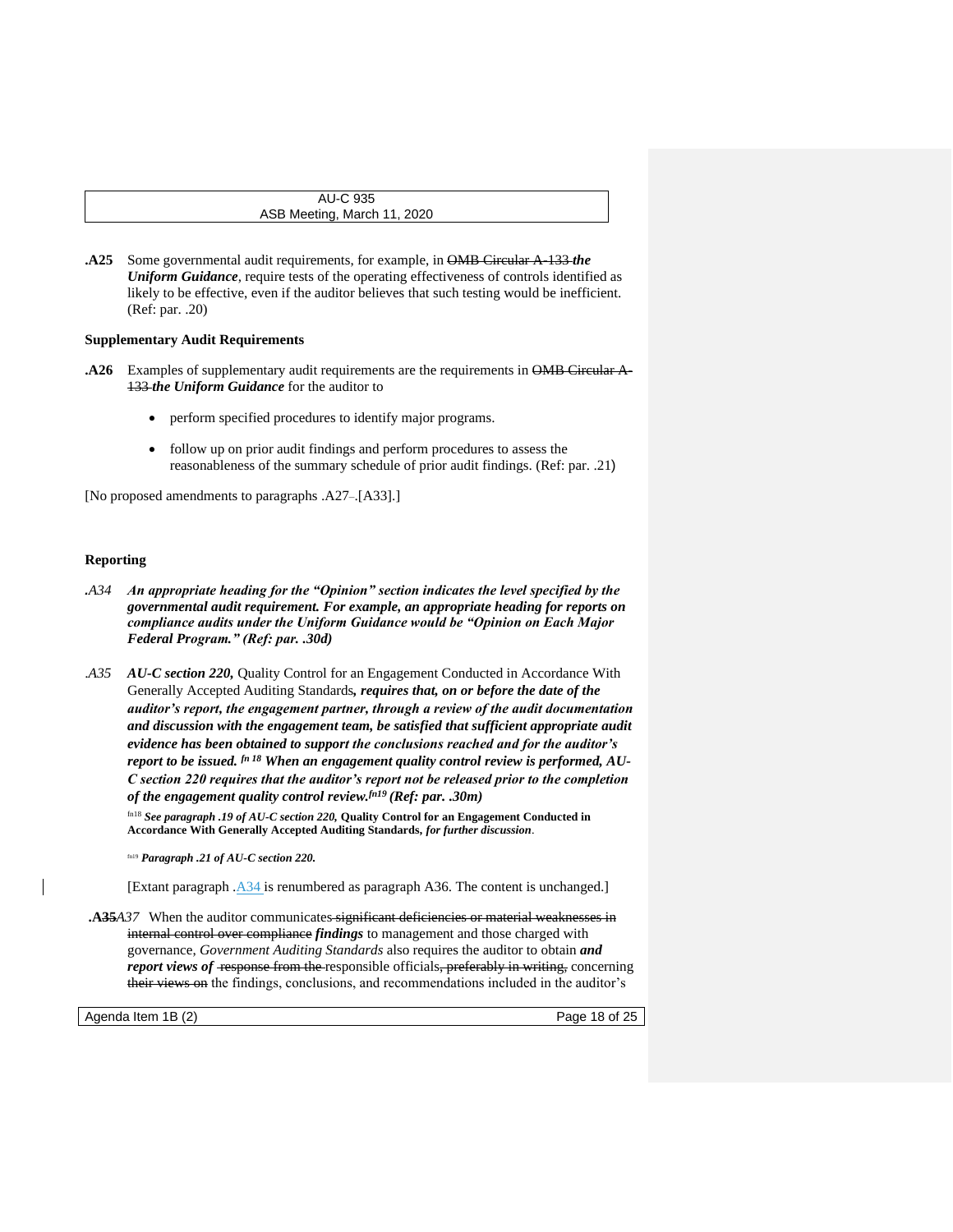report *as well as any planned corrective actions* on internal control over compliance and include a copy of any written response in the auditor's report. <sup>fn 1820</sup> (Ref: par. [.36\)](#page-13-0)

- fn 18*<sup>20</sup>* See the "Reporting Views of Responsibilities *Responsible* Officials" section of *Government Auditing Standards*.
- **.A36***38*If such a written response is included in a document containing the auditor's written communication to management and those charged with governance concerning identified significant deficiencies or material weaknesses in internal control over compliance *views of responsible officials are included in the auditor's report or in an auditor-prepared document required by a governmental audit requirement that is incorporated by reference in the auditor's report*, the auditor may add a paragraph to the auditor's written communication disclaiming an opinion on *management's response* such information. Following is an example of such a paragraph: (Ref: par. .*3436*)

**Government Auditing Standards** *require the auditor to perform limited*  **procedures on Example Entity's ABC Agency's written response to the** significant deficiencies [*and material weaknesses*] [**insert type of finding(s) such as noncompliance or in-internal control over compliance]** *finding(s)* **identified in** our compliance audit *is described in the accompanying [***insert name of document***]. Example Entity's response* was not subjected to the *other* auditing procedures applied in the compliance audit of ABC Agency's compliance and, accordingly, we express no opinion on it *the response*.

[No proposed amendments to paragraphs .A37–.A39, renumbered as paragraphs .A39–.A41.]

**.A40***42*An example of an auditor-prepared document required by a governmental audit requirement that is incorporated by reference in the auditor's report is the schedule of findings and questioned costs in a compliance audit under OMB Circular A-A133 *the Uniform Guidance*.

# **Appendix — AU-C Sections That Are Not Applicable to Compliance Audits**

**.A41***43*The following AU-C sections and individually enumerated requirement paragraphs of specific AU-C sections are not applicable to a compliance audit performed under this section either because (*a*) they are not relevant to a compliance audit environment, (*b*) the procedures and guidance would not contribute to meeting the objectives of a compliance audit, or (*c*) the subject matter is specifically covered in this section. Where the table in this appendix specifies individual requirement paragraphs, rather than an entire AU-C section, the application and other explanatory material paragraphs related to such requirement paragraphs also do not apply. However, an auditor may apply these AU-C sections and paragraphs if the auditor believes doing so will provide appropriate audit evidence in the specific circumstances to support the auditor's opinion on compliance.

Agenda Item 1B (2) Page 19 of 25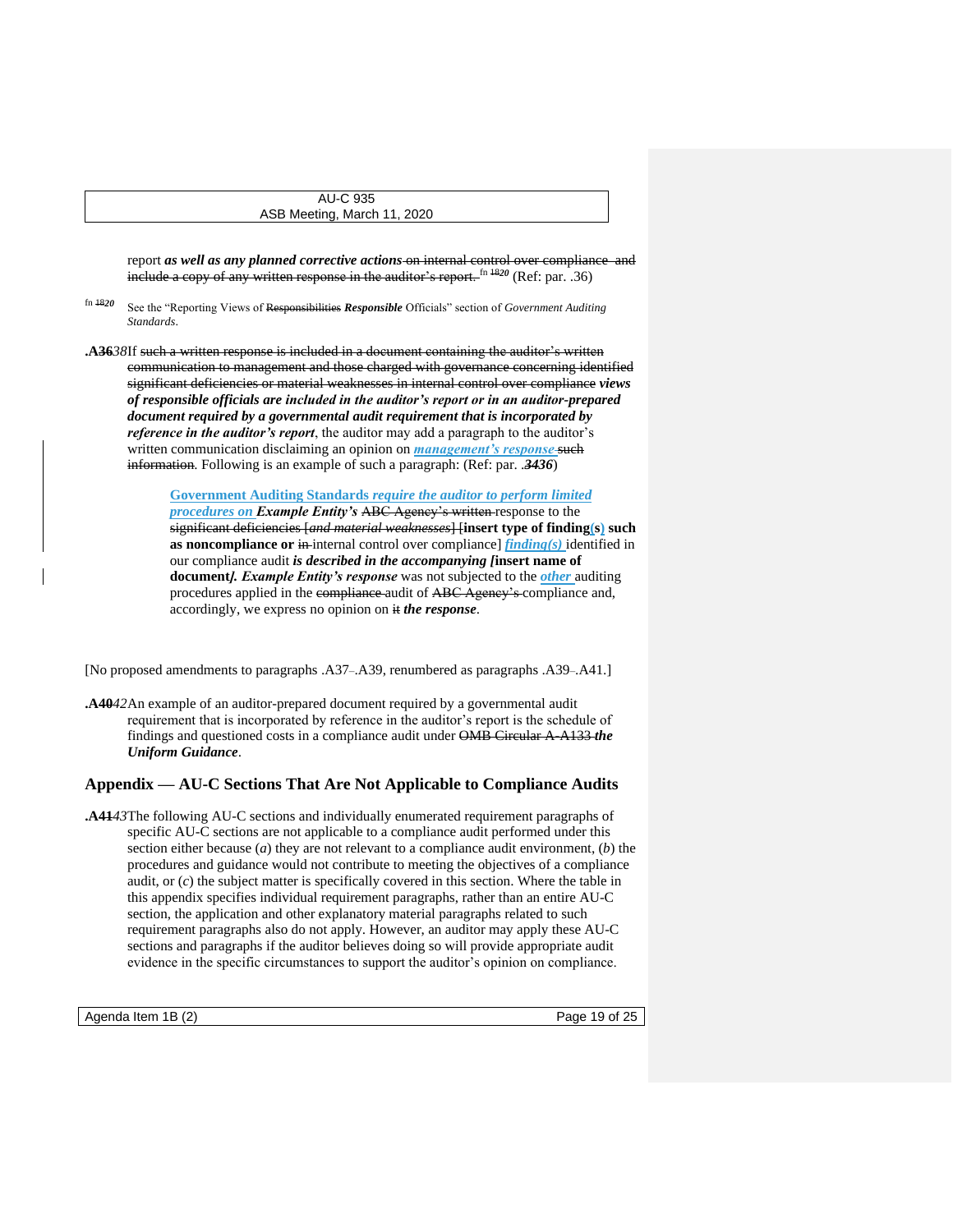| <b>AU-C Section</b>                                                                                                          | Paragraphs Not Applicable to Compliance Audits                                   |
|------------------------------------------------------------------------------------------------------------------------------|----------------------------------------------------------------------------------|
| 210, Terms of Engagement                                                                                                     | Paragraphs .06a and .08a                                                         |
| 240, Consideration of Fraud in a Financial<br><b>Statement Audit</b>                                                         | Paragraphs .26 and .32b                                                          |
| 250, Consideration of Laws and Regulations in an<br><b>Audit of Financial Statements</b>                                     | All                                                                              |
| 315, Understanding the Entity and Its Environment<br>and Assessing the Risks of Material Misstatement                        | Paragraphs .12c, .26-.2730, and .33c                                             |
| 330, Performing Audit Procedures in Response to<br>Assessed Risks and Evaluating the Audit<br>Evidence Obtained              | Paragraphs .13-.14, .19-.21, .26, and .31-.32                                    |
| 501, Audit Evidence - Specific Considerations for<br>Selected Items                                                          | All                                                                              |
| 505. External Confirmations                                                                                                  | All                                                                              |
| 510, Opening Balances - Initial Audit<br>Engagements, Including Reaudit Engagements                                          | Paragraphs .06, .08-.13, and .15-.17                                             |
| 540, Auditing Accounting Estimates, Including Fair<br>Value Accounting Estimates, and Related<br><b>Disclosures</b>          | All                                                                              |
| 550, Related Parties                                                                                                         | All                                                                              |
| 560, Subsequent Events and Subsequently<br><b>Discovered Facts</b>                                                           | Paragraphs .09-.11 and .19-.20                                                   |
| 570, The Auditor's Consideration of an Entity's<br>Ability to Continue as a Going Concern                                    | All                                                                              |
| 600, Special Considerations - Audits of Group<br>Financial Statements (Including the Work of<br><b>Component Auditors)</b>   | Paragraphs .25a, .38, .40c, .54, and .55c .26, .39,<br>.41c, 41d, .55, and .56c. |
| 700, Forming an Opinion and Reporting on<br><b>Financial Statements</b>                                                      | Paragraphs .14 .18, .22 -.42, and .44 -.59 .13<br>.17, .21–.4144, and .45–.60-61 |
| 701, Communicating Key Audit Matters in the<br><b>Independent Auditor's Report</b>                                           | All                                                                              |
| 703, Forming an Opinion and Reporting on<br><b>Financial Statements of Employee Benefit</b><br><b>Plans Subject to ERISA</b> | All                                                                              |
| 705, Modifications to the Opinion in the<br><b>Independent Auditor's Report</b>                                              | Paragraphs .18-.20                                                               |
| 706, Emphasis-of-Matter Paragraphs and Other-<br>Matter Paragraphs in the Independent Auditor's<br>Report                    | Paragraphs .08-.09                                                               |
| 708, Consistency of Financial Statements                                                                                     | All                                                                              |

**Commented [AG14]:** Correction to align with the paragraphs considered not applicable in AU-C 700A

Agenda Item 1B (2) Page 20 of 25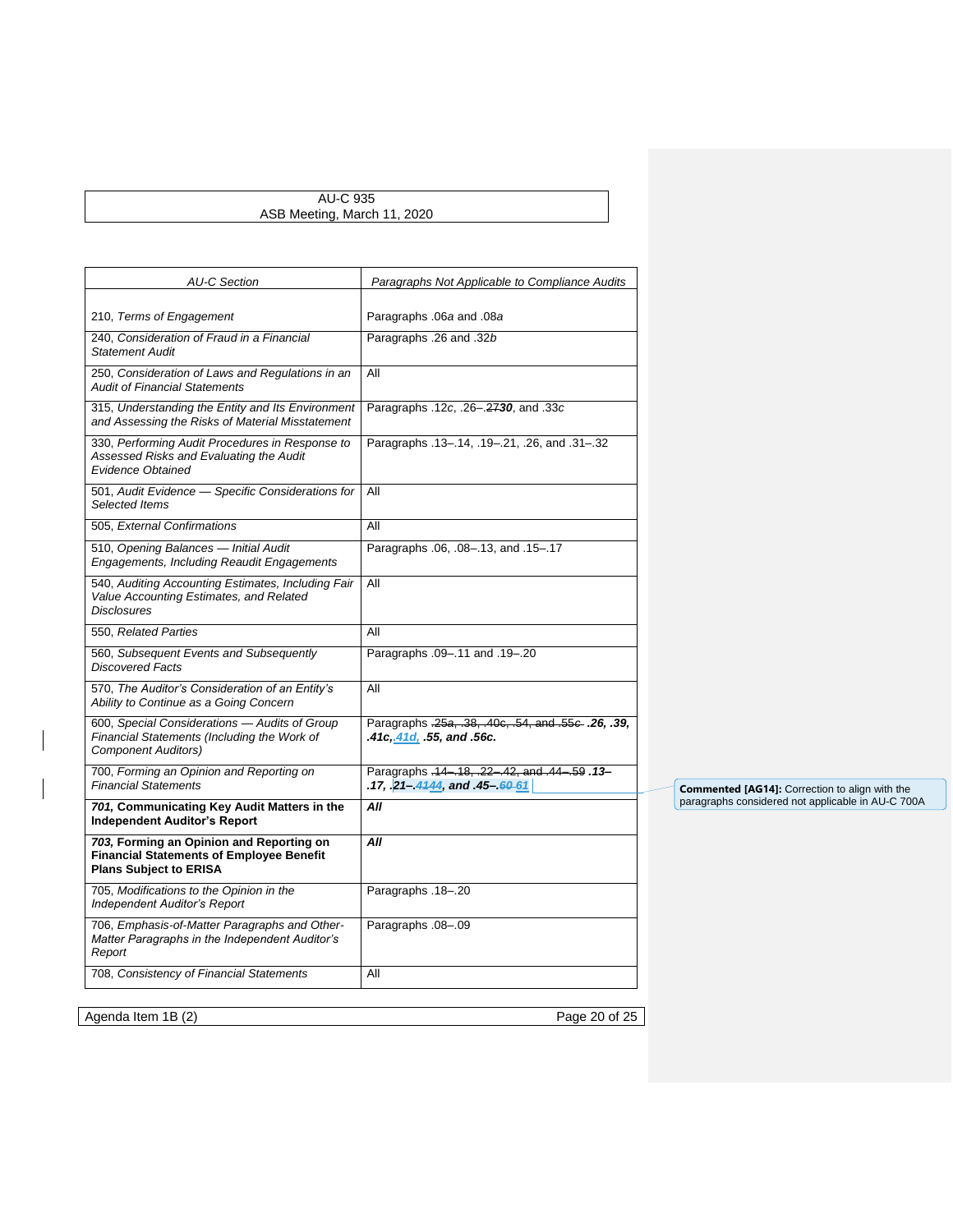| <b>AU-C Section</b>                                                                                                                                                   | Paragraphs Not Applicable to Compliance Audits |
|-----------------------------------------------------------------------------------------------------------------------------------------------------------------------|------------------------------------------------|
| 720, Other Information in Documents Containing<br><b>Audited Financial Statements</b>                                                                                 | All                                            |
| 725, Supplementary Information in Relation to the<br>Financial Statements as a Whole                                                                                  | All                                            |
| 730, Required Supplementary Information                                                                                                                               | All                                            |
| 800. Special Considerations - Audits of Financial<br>Statements Prepared in Accordance With Special<br><b>Purpose Frameworks</b>                                      | All                                            |
| 805, Special Considerations - Audits of Single<br><b>Financial Statements and Specific Elements,</b><br>Accounts, or Items of a Financial Statement                   | All                                            |
| 806, Reporting on Compliance With Aspects of<br><b>Contractual Agreements or Regulatory</b><br>Requirements in Connection With Audited<br><b>Financial Statements</b> | All                                            |
| 810, Engagements to Report on Summary<br><b>Financial Statements</b>                                                                                                  | All                                            |
| 910, Financial Statements Prepared in<br>Accordance With a Financial Reporting<br>Framework Generally Accepted in Another<br>Country                                  | All                                            |
| 915, Reports on Application of Requirements of<br>an Applicable Financial Reporting Framework                                                                         | All                                            |
| 920. Letters for Underwriters and Certain Other<br><b>Requesting Parties</b>                                                                                          | All                                            |
| 925, Filings With the U.S. Securities and<br><b>Exchange Commission Under the Securities Act</b><br>of 1933                                                           | All                                            |
| 930, Interim Financial Information                                                                                                                                    | All                                            |
| 940. An Audit of Internal Control Over Financial<br>Reporting That Is Integrated With an Audit of<br><b>Financial Statements</b>                                      | All                                            |
| 945, Auditor Involvement With Exempt<br><b>Offering Documents</b>                                                                                                     | ΑIΙ                                            |

**Exhibit — Illustrative Combined Report on Compliance With Applicable Requirements and Internal Control Over Compliance — (Unmodified Opinion on Compliance, No Material Weaknesses or Significant Deficiencies in Internal Control Over Compliance Identified)**

Agenda Item 1B (2) Page 21 of 25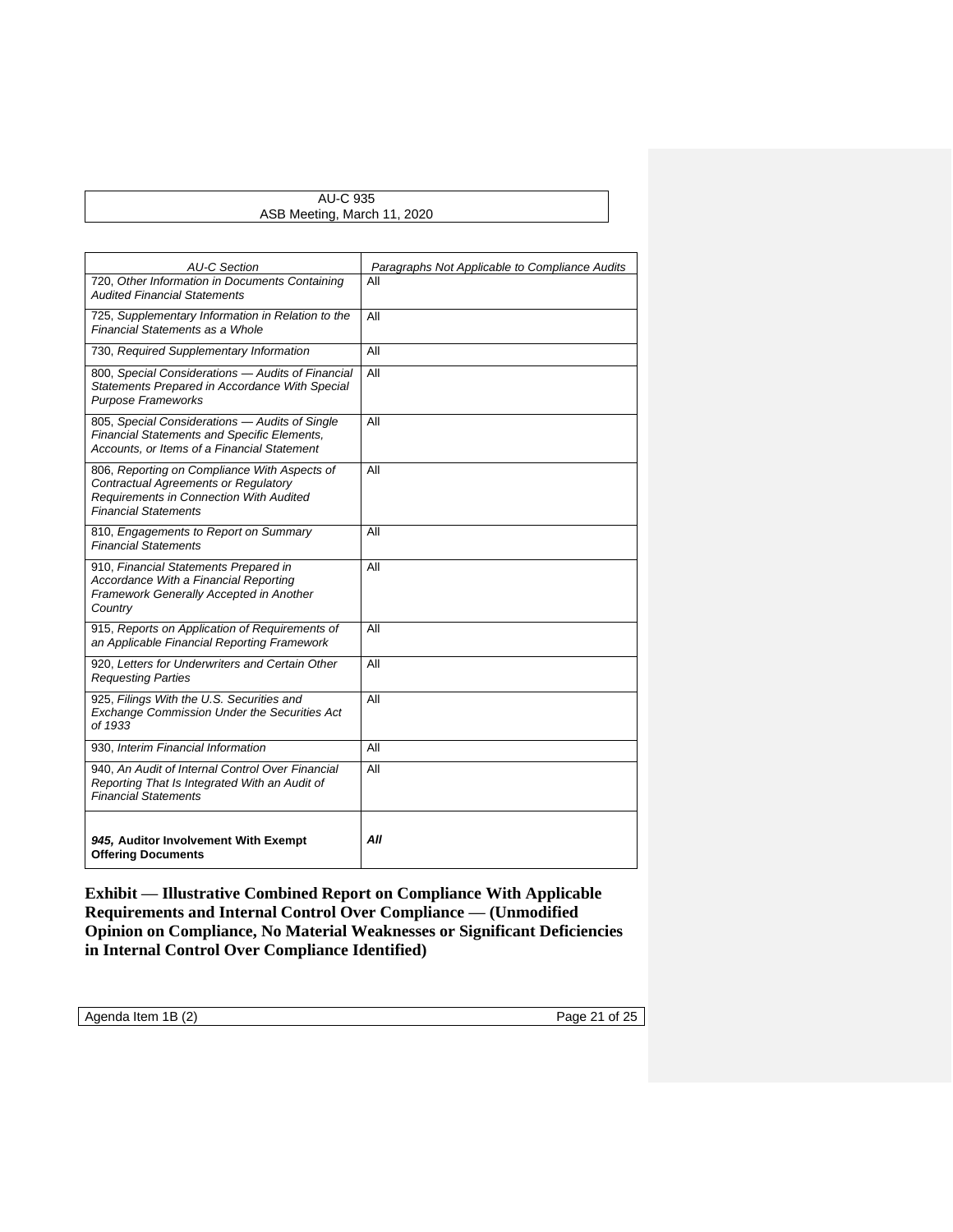| AU-C 935                    |  |  |
|-----------------------------|--|--|
| ASB Meeting, March 11, 2020 |  |  |

**.A42***44* The following is an illustrative combined report on compliance with applicable requirements and internal control over compliance that contains the elements in [paragraphs](#page-5-0) .30–.31. This illustrative report contains an unmodified opinion on compliance with no material weaknesses or significant deficiencies in internal control over compliance identified. The AICPA Audit Guide Government Auditing Standards and *Circular A-133* **Single** *Audits* contains illustrative language for other types of reports, including reports containing qualified or adverse opinions on compliance with either material weaknesses in internal control over compliance, significant deficiencies in internal control over compliance, or both identified.

# **Independent Auditor's Report**

[*Addressee*]

## *Report on* **Compliance**

**Opinion on** *[indicate the reporting level pursuant to governmental audit requirement]* 

We have audited Example Entity's compliance with the [*identify the applicable compliance requirements or refer to the document that describes the applicable compliance requirements*] applicable to Example Entity's [*identify the government program(s) audited or refer to a separate schedule that identifies the program(s)*] for the year ended June 30, 20X1.

## *Management's Responsibility*

Compliance *In our opinion, Example Entity complied, in all material respects,* with the requirements referred to above is *that are applicable to* [*indicate the reporting level pursuant to governmental audit requirement*] *for the year ended June 30, 20X1*.

#### *Auditor's Responsibility*

## **Basis for Opinion**

Our responsibility is to express an opinion on Example Entity's compliance based on our audit.

We conducted our audit of compliance in accordance with auditing standards generally accepted in the United States of America *(GAAS)*; the standards applicable to financial audits contained in *Government Auditing Standards*<sup>fn+1</sup> (Government Auditing **Standards***)* issued by the Comptroller General of the United States; and [*insert the name of the governmental audit requirement or program-specific audit guide*]. *Our* 

Agenda Item 1B (2) **Page 22 of 25** 

fn 1 The standards applicable to financial audits are in chapters 1–5 of *Government Auditing Standards.*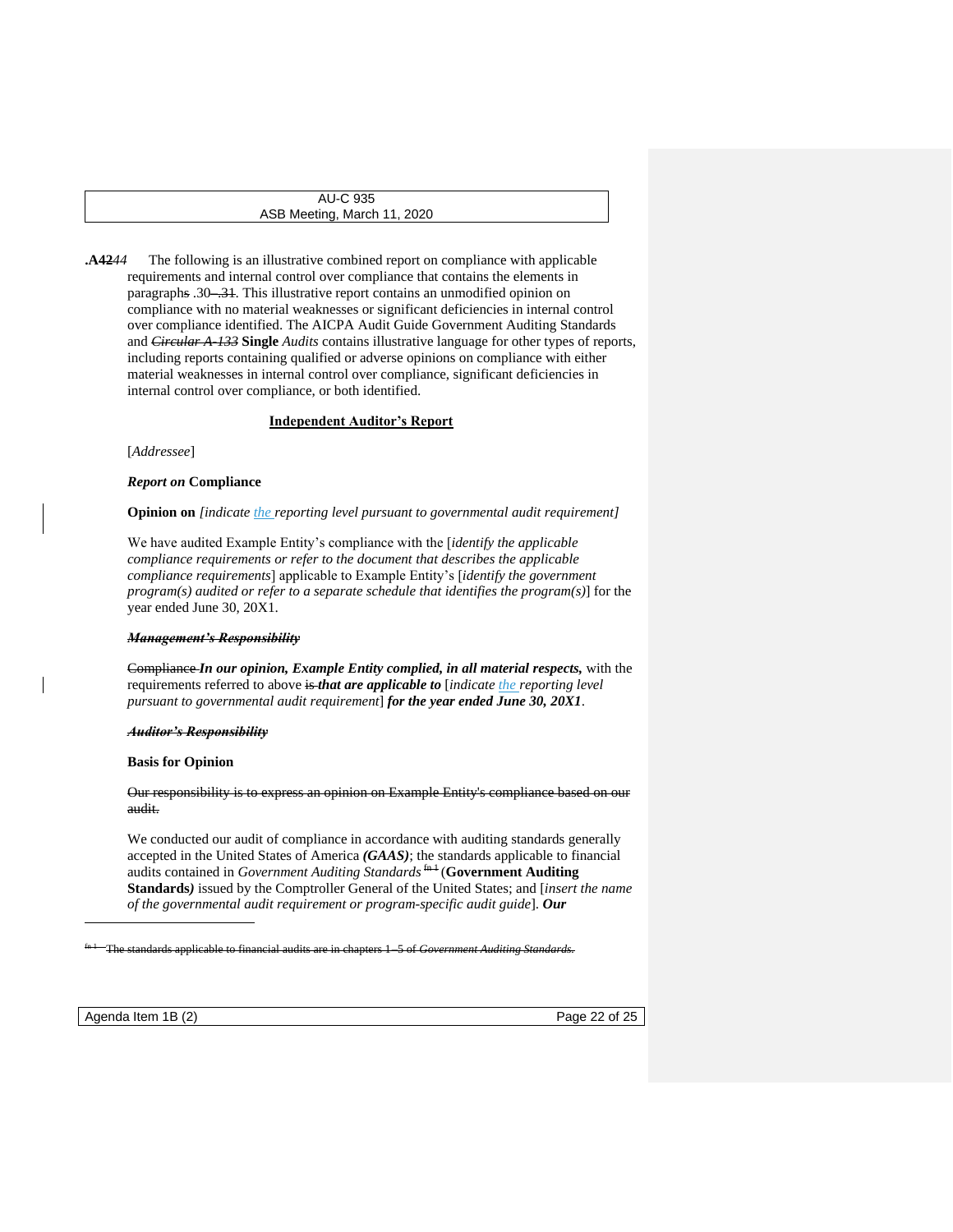| AU-C 935                    |  |
|-----------------------------|--|
| ASB Meeting, March 11, 2020 |  |

*responsibilities under those standards and [***insert the name of the governmental audit requirement or program-specific audit guide***] are further described in the Auditor's Responsibilities for the Audit of Compliance section of our report*.

*We are required to be independent of Example Entity and to meet our other ethical responsibilities, in accordance with relevant ethical requirements relating to our audit. We believe the audit evidence we have obtained is sufficient and appropriate to provide a basis for our opinion. Our audit does not provide a legal determination of Example Entity's compliance with the compliance requirements referred to above.*

# **Responsibilities of Management for Compliance**

*Management is responsible for compliance with the requirements referred to above and for the design, implementation, and* 

*maintenance of effective internal control over compliance with the requirements of laws*, *statutes, regulations, rules, and provisions of contracts or grant agreements applicable to the Example Entity's government programs.*

### **Auditor's Responsibilities for the Audit of Compliance**

Those standards and [*insert the name of the governmental audit requirement or programspecific audit guide*] require that we plan and perform the audit *Our objectives are* to obtain reasonable assurance about whether *material* noncompliance with the compliance requirements referred to above that could have a material effect on *are applicable to* [*identify the government program(s) audited or refer to a separate schedule that identifies the program(s)*] occurred., *whether due to fraud or error, and express an opinion on Example Entity's compliance based on our An audit includes. Reasonable assurance is a high level of assurance but is not absolute assurance and therefore is not a guarantee that an audit conducted in accordance with GAAS,* **Government Auditing Standards***; and [*insert the name of the governmental audit requirement or program-specific audit guide*] will always detect material noncompliance when it exists. The risk of not detecting material noncompliance resulting from fraud is higher than for that resulting from error, as fraud may involve collusion, forgery, intentional omissions, misrepresentations, or the override of internal control. Noncompliance with the compliance requirements referred to above is considered material if there is a substantial likelihood that,* 

*individually or in the aggregate, it would influence the judgment made about compliance with the requirements of the government program as a whole by a reasonable user of the report on compliance*.

*In performing an audit in accordance with GAAS,* **Government Auditing Standards***, and [insert the name of the governmental audit requirement or program-specific audit guide], we*

Agenda Item 1B (2) **Page 23 of 25**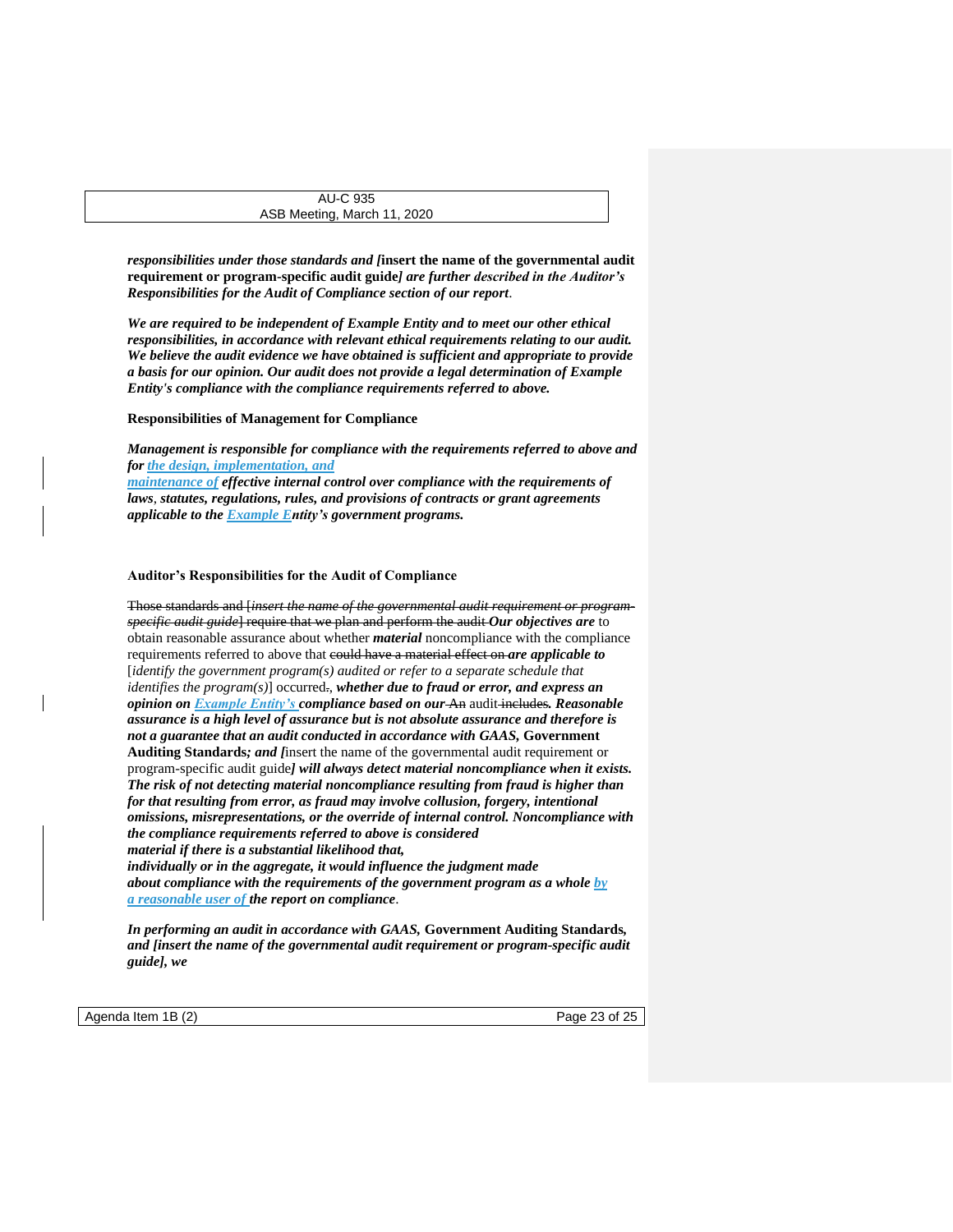- *exercise professional judgment and maintain professional skepticism throughout the audit.*
- *identify and assess the risks of material noncompliance whether due to fraud or error and design and perform audit procedures responsive to those risks. Such procedures include* examining, on a test basis, evidence about *regarding*  Example Entity's compliance with those *the applicable compliance* requirements and performing such other procedures as we considered necessary in the circumstances. We believe that our audit provides a reasonable basis for our opinion. Our audit does not provide a legal determination of Example Entity's compliance with those requirements.

#### *Opinion*

• In our opinion, Example Entity complied, in all material respects, *obtain an understanding of* with the compliance requirements referred to above *and Example Entity's internal control over compliance relevant to the audit in order to design audit procedures* that are applicable to *appropriate in the circumstances and to test and report on internal control over compliance in accordance with* [*insert the name of the governmental audit requirement or program-specific audit guide*] for the year ended June 30, 20X1.*, but not for the purpose of expressing an opinion on the effectiveness of Example Entity's internal control over compliance. Accordingly, no such opinion is expressed.*

*We are required to communicate with those charged with governance regarding, among other matters, the planned scope and timing of the audit and any significant deficiencies and material weaknesses in internal control over compliance that we identified during the audit*.

## **Report on Internal Control Over Compliance**

Management of Example Entity is responsible for establishing and maintaining effective internal control over compliance with the compliance requirements referred to above. In planning and performing our audit, we considered Example Entity's internal control over compliance to determine the auditing procedures for the purpose of expressing our opinion on compliance, but not for the purpose of expressing an opinion on the effectiveness of internal control over compliance. Accordingly, we do not express an opinion on the effectiveness of Example Entity's internal control over compliance.

A *deficiency in internal control over compliance* exists when the design or operation of a control *over compliance* does not allow management or employees, in the normal course of performing their assigned functions, to prevent, or detect and correct, noncompliance on a timely basis. A *material weakness* in internal control over compliance is a deficiency, or combination of deficiencies*,* in internal control over compliance, such that there is a reasonable possibility that material noncompliance with a compliance requirement will not be prevented, or detected and corrected, on a timely basis. *A* 

**Commented [AG15]:** To align with definition in par. 11 of AU-C 935.

Agenda Item 1B (2) **Page 24 of 25**